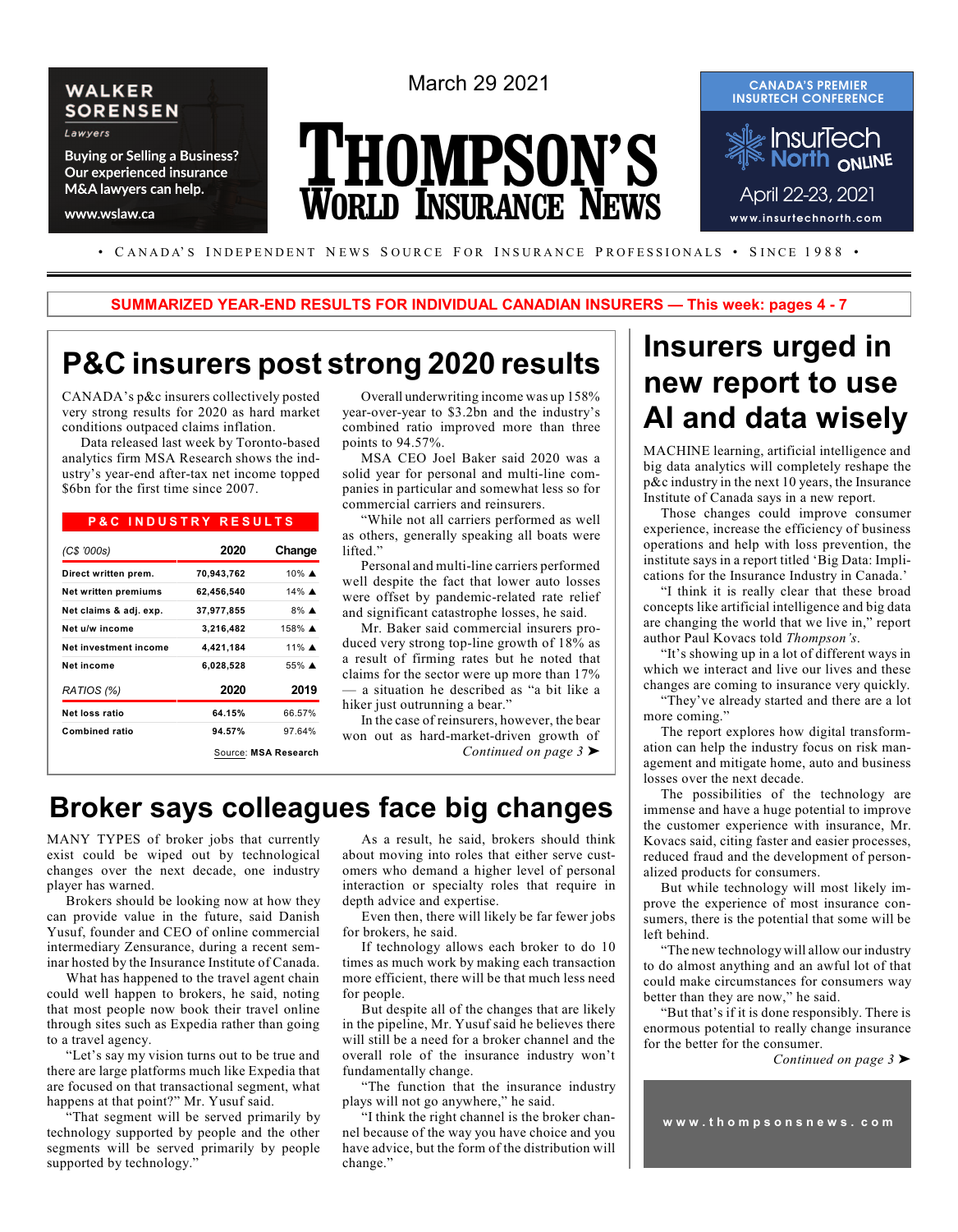# **THOMPSON'S WORLD INSURANCE NEWS**

| P.O. Box 1027 | Waterloo, ON N2J 4S1  |
|---------------|-----------------------|
| <b>Phone</b>  | 519-579-2500          |
| Email         | mpub@rogers.com       |
| Internet      | www.thompsonsnews.com |

**THOMPSON'S** is published Mondays 42 times per year from the second week in Sept. to the second Monday in July, except during the Dec. 25/Jan. 1 holiday season, by First News Publishing Inc.

#### **SUBSCRIPTIONS**

#### **Weekly edition rates are based on**

**company size**. Higher rates include more recipients/users. **Prices for PDF delivery**. 10 or less employees—\$169/ yr. (one user). Up to 19 employees —\$249 (2 users). 20 to 29 emp. — \$319 (3) . 30 to 59 — \$389 (4 ). 60 to 99 emp. —\$449 (5). 100 + emp.  $\frac{1}{2}$ ,  $\frac{1}{2}$ ,  $\frac{1}{2}$ ,  $\frac{1}{2}$ ,  $\frac{1}{2}$ ,  $\frac{1}{2}$ ,  $\frac{1}{2}$ ,  $\frac{1}{2}$ ,  $\frac{1}{2}$ ,  $\frac{1}{2}$ ,  $\frac{1}{2}$ ,  $\frac{1}{2}$ ,  $\frac{1}{2}$ ,  $\frac{1}{2}$ ,  $\frac{1}{2}$ ,  $\frac{1}{2}$ ,  $\frac{1}{2}$ ,  $\frac{1}{2}$ ,  $\frac{1}{2}$ ,  $\frac{1}{2}$ , **Premium upgrade** includes daily email service. Price starts at \$319 for one weekly user plus daily email service for one user. GST / HST not included. Reg# 862266442 RT001.

#### **ADVERTISING**

Basic rate= \$129 per column inch (2.43x1). Qtr. page (3.75x5) = \$695. GST/HST extra. Other sizes also available. Colour is also available for extra cost. Advertising is also accepted in our daily email news upgrade service. For more information, please call 519-579-2500.

#### **EDITORIAL**

TONY THOMPSON (1931-1999) *Founder*

MARK PUBLICOVER *Publisher / Manager*

CAITLIN GAUDET *Staff Reporter* (416) 553-3602 ecgaudet@gmail.com

SHANE McCUNE *Daily Editor* (250) 890-9252 coastwords@yahoo.ca

LOUISE PEVREAL *International Editor* 011 44 7905 468 457 louise@gidiyup.co.uk

National Library of Canada ISSN 1481-8361

Return undeliverable Canadian addresses to: Thompson's World Insurance News, P.O. Box 1027, Waterloo, ON N2J 4S1

#### **©** *2021 FIRST NEWS PUBLISHING INC.*

ALL RIGHTS RESERVED*. The content of this publication is protected by copyright laws. Duplication and/or storage by any means is prohibited without prior consent.* 

**MAR. 29, 2021** — Vol. 33, No. 25

# **Fairness officer created to oversee ICBC**

LEGISLATION has been introduced in B.C. to establish a fairness officer to promote trust in the processes of the province's government-owned auto insurer.

The new fairness officer, who will be appointed by the provincial government to ensure more independence from the Insurance Corp. of B.C., will aim to foster fairness and transparency, particularly in the context of the insurer's transition to 'enhanced care,' or no-fault, coverage on May 1.

"Under the new care-based model, ICBC will ensure every person who makes a claim receives all the care and benefits to which they are entitled," Solicitor General Mike Farnworth, who took over responsibility for ICBC from Attorney General David Eby, said in a news release.

"We welcome the new independent fairness officer, as they will help give British Columbians the confidence of knowing that we are accountable

to them and that they will be treated fairly by us," said Nicolas Jimenez, president and CEO of ICBC.

But ICBC already has a fairness commissioner, and the Opposition Liberals don't see much difference between the two offices.

"Is it worth establishing a new office and government infrastructure to replace a process that already exists?" Liberal ICBC critic Mike Morris asked in a review of the current commissioner.

Terms and conditions of employment of both are set by the public insurer, including the salary and budget. The only difference is the officer is hired by cabinet, not ICBC.

These criticisms were levelled in the legislature, where they were answered by Mr. Eby.

"The fairness commissioner was never intended to be an external watchdog," he said.

"That's the ombudsperson, that's the Civil Resolution Tribunal."

# **Belairdirect enhances work-from-home options**

BELAIRDIRECT has launched several new protection options for Canadians who are working from home.

The Intact Financial Corp.-owned direct insurer has enhanced its SOS Identity theft coverage to provide policyholders with 24/7 access to a legal information hotline, and potential reimbursement for up to \$25,000 in fees related to getting their identity back, including the cost of monitoring their credit profile.

The new protection will cover off the cost of working with computer specialists, restoration fees such as notarizing affidavits and replacement fees for government documentation, and also lost income for time spent working with regulatory authorities and organizations, credit agencies, notaries or legal counsel.

The enhanced coverage is a response to the fact

that more Canadians are working from home due to the pandemic, and so are more susceptible to fraud, identity theft and cyber attacks, the insurer said.

Recent statistics from the Canadian Anti-Fraud Centre show that Canadians lost over \$106.4m to fraud in 2020.

"The pandemic has had a profound effect on all of us, and with work from home happening more permanently, there are now unfortunately additional points of vulnerability," said Marie-Pierre Leclerc, VP of direct distribution marketing and digital strategy at Belairdirect. "We're all continuing to adapt to the ever-changing reality that has become our day-to-day life now."

The insurer also announced it is offering an increased claim limit for personal property used for business to \$7,500 at no extra charge.

# **Trade broker Roanoke opens Toronto office**

U.S.-BASED trade and transportation specialist broker Roanoke has launched a new subsidiary based in Toronto to lead expansion in Canada.

Roanoke Insurance Group Canada, part of Munich Re Specialty Group, will be led by Glenn Patton as managing director. He has held executive business development roles with the broker for more than 20 years based at company headquarters near Chicago.

"I am very excited for this new opportunity to expand Roanoke's presence and serve the logistics industry in this growing market," Mr. Patton said.

Roanoke said that while it has been working

with Canadian partners for more than 25 years, establishing an entity here will allow it to provide stronger and more seamless service to clients with cross-border operations.

It said the new office will support the Canadian trade industry with unique and expertly crafted insurance and surety bond solutions designed to meet the needs of freight brokers, freight forwarders, customs brokers and others in the supply chain.

Roanoke has been operating since 1935 and became part of Munich Re in 2008.

It has nine offices in the U.S. and is part of a network that reaches 120 countries.

*Thompson's World Insurance News* **is a completely independent news service. We do not accept or benefit from investments from outside sources or government grants and are supported solely by our subscribers and advertisers.**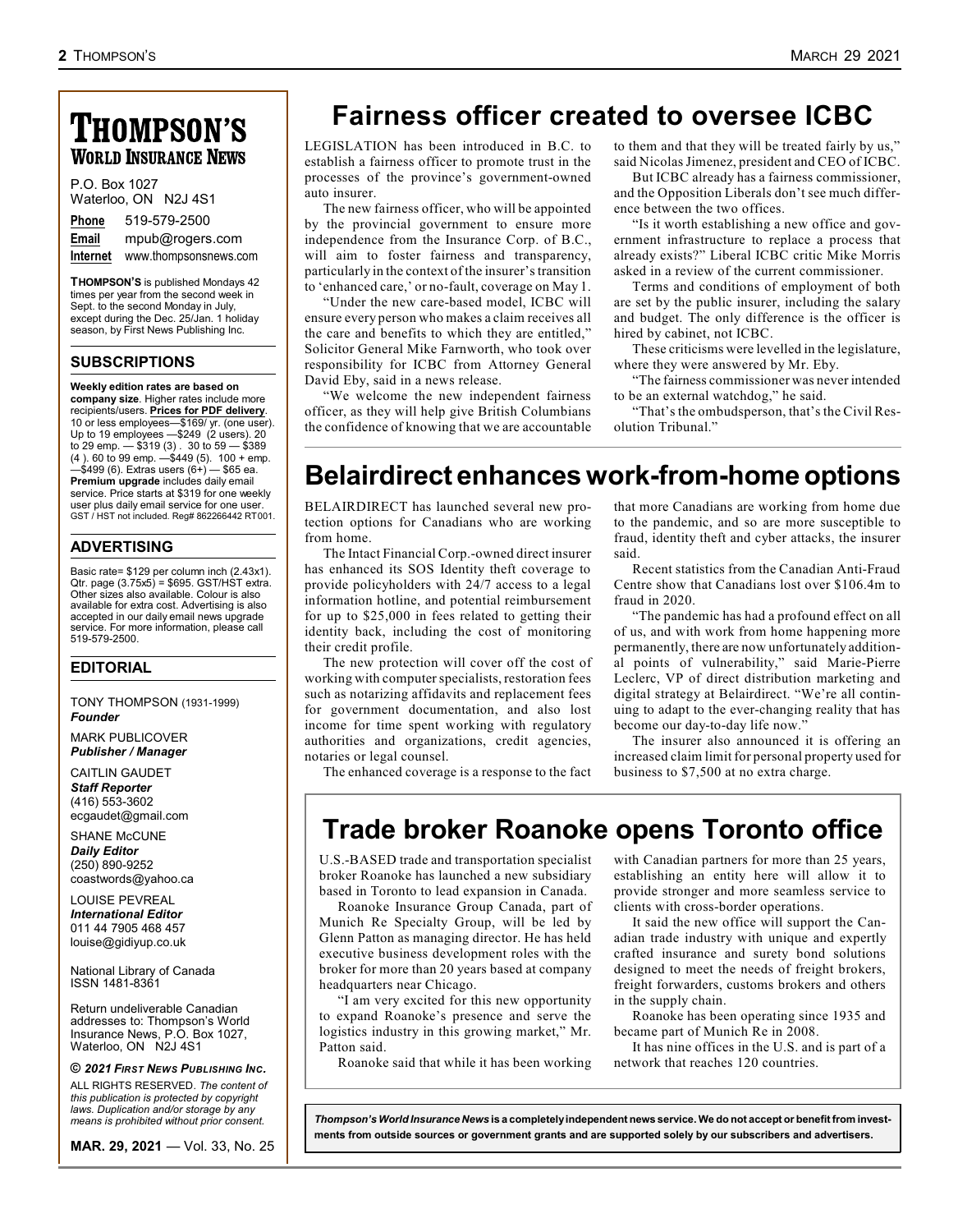# **Direct written premiums up 10% in 2020**

' *Continued from front page* 

21.8% was overtaken by a grisly 43.3% jump in claims.

The summarized year-end industry data released by MSA last week does not include results from provincial government-owned insurers.

Overall direct written premiums for those included grew almost 10% to nearly \$71bn in 2020. Net premiums increased 14% over the year before to \$62bn. Claims were up more than 8% to \$38bn and investment income rose 11% to \$4.4bn.

Big gainers among individual insurers included Allstate Canada, Desjardins' p&c subsidiaries, Economical Insurance, Intact Insurance and its sister company Belairdirect and La Capitale General.

Allstate posted year-end net income of \$351m, more than double what it reported for 2019. Its underwriting result improved similarly and its 2020 combined ratio of 82.7% was almost 11 points better than the year before.

Desjardins General's net income last year topped \$162m, up from \$59m in 2019 and it posted underwriting income of \$116m following an underwriting loss of \$20m the year before. Its combined ratio fell to 91.2% from 101.7%.

Desjardins' Certas Home and Auto subsidiary reported net income of \$148m for 2020 after losing \$33m the year before. Its underwriting result was \$60m in the black last year following a \$11m loss in 2019 and its combined ratio improved more than three percentage points to 97.3%.

Results also improved significantly for Desjardins' Personal Insurance Co. unit, for which net income almost doubled compared to the year before to \$137m. Its underwriting income grew to almost \$90m in 2020 from \$13m the year before and it posted a combined ratio of 91.2%, down from 98.7% the year before.

Economical's year-end net income topped \$153m, up from \$17m in 2019. Its underwriting income grew to \$22.3m from a loss of \$147m and its combined ratio imroved more than six points to 99.1%.

Net income more than doubled for both Intact Insurance and Belairdirect, which are owned by Intact Financial Corp.

Intact Insurance, Canada's largest p&c company, posted net income of \$606m in  $2020 -$  up from \$273m in 2019 — along with underwriting income of \$531m (up from \$70m) and a combined ratio of 91.4% (down from 98.7% last year). Belairdirect's net income topped \$132m, up from \$55m in 2019, its underwriting income grew to \$120m from \$16m and its combined ratio improved 7.5 points to 91.2%.

Net income was also up significantly for Quebec City-based La Capitale — to \$165m in 2020 from \$79 the year before. Its underwriting income grew to \$181m from \$14m in 2019 and its combined ratio fell to 85.8% from 98.7%.

The only personal lines insurer of substantial size that reported a net loss for 2020 was Alberta Motor Association.

Battered by catastrophic weather-related losses, its net claims for the year more than doubled to \$263m, leading to an underwriting loss of \$100m, a net loss of \$61m and a combined ratio of 147.4%. In 2019, the company had posted underwriting income of \$37m, a net after-tax gain of \$33m and a combined ratio of 82.2%.

# **Aviva Canada offers second round of relief**

AVIVA Canada was the latest auto insurer to announce a second round of pandemic-related relief for its policyholders earlier this month.

The move followed similar announcements by CAA Insurance and Intact Financial Corp. (*Thompson's*, last week).

Aviva's Ontario auto customers will receive up to a 20% premium reduction when their policies renew on or after June 15.

Aviva was already offering a 5% reduction on auto premiums since last August 2020.

New customers will also receive the reduced premium rate from May 1 onwards.

"We continue to see a reduced level of claims in Ontario, and we are passing these savings on to our customers," said Phil Gibson, managing director of personal insurance at Aviva Canada.

"This is the second time we will reduce our

personal auto rates for Ontario customers since the start of the pandemic."

No action is required from customers to benefit from the relief.

Customers will see their reduced premiums when they apply for a new policy or when their existing policy renews.

The latest changes apply to auto insurance policies underwritten by Aviva Canada subsidiaries Aviva Insurance Co. of Canada, Scottish & York Insurance Co., Aviva General Insurance Co., S&Y Insurance Co. and Traders General Insurance Co.

They do not apply to Aviva Canada Lifestyle products.

Last year, Aviva provided customers with \$147m in relief across a range of measures, such as premium reductions and payment deferrals.

# **Consumers must be informed about AI**

#### ' *Continued from front page*

"However, there are lots of ways that this enormous potential to do better might not be done carefully and deliberately," said Mr. Kovacs, who is founder and executive director of the Institute for Catastrophic Loss Reduction and was formerly chief economist at the Insurance Bureau of Canada and president and CEO of the Property and Casualty Insurance Compensation Corp.

His report for the Insurance Institute presents eight recommendations for insurers on handling AI and big data.

**Inform consumers about how the new tools** will affect them. It says the industry must work to demonstrate that the technology will be applied fairly and that customers will be treated without bias. Insurers must also plan for the fact that some consumers could face higher prices and reduced coverage options.

**Embrace innovation by seeking out oppor**tunities to change traditional approaches to insurance.

■ Be prepared for uncertain regulation. The report says the use of AI and big data analytics introduces many questions about the fair treatment of consumers, exclusion of coverage and difficulty in obtaining a quote. It notes that it is the responsibility of insurance regulators to ask questions and provide guidance through this transition. The insurance industry should be prepared for detailed regulatory monitoring of change and for challenges to practices that cannot be explained.

■ Create new insurance programs. The report says big data analytics can support the introduction of coverage for risks that were previously not insurable, such as residential flood insurance. Demand can be created for new products in situations where consumers may be unaware of the risks they face, it says.

■ Do it right by sincerely seeking to improve outcomes for consumers. "Those actions will be supported by consumers," the report says.

 $\blacksquare$  Understand the changing needs of consumers. The report says insurers need to show they understand the growing importance of environmental, equity and social issues for consumers. Consumers are also increasingly comfortable with modern technology.

 $\blacksquare$  Invest in new technology. The report notes that legacy systems can be a major stumbling block for insurers trying to embrace artificial intelligence and big data analytics, and

 $\blacksquare$  Accept different views of fairness. It says the industry must be prepared to participate in conversations about socially acceptable classifications of risk where some participants hold a different perspective on the fair treatment of consumers than is seen in an unfettered commitment to actuarial fairness.

The report is the sixth in the Insurance Institute's emerging issues research series.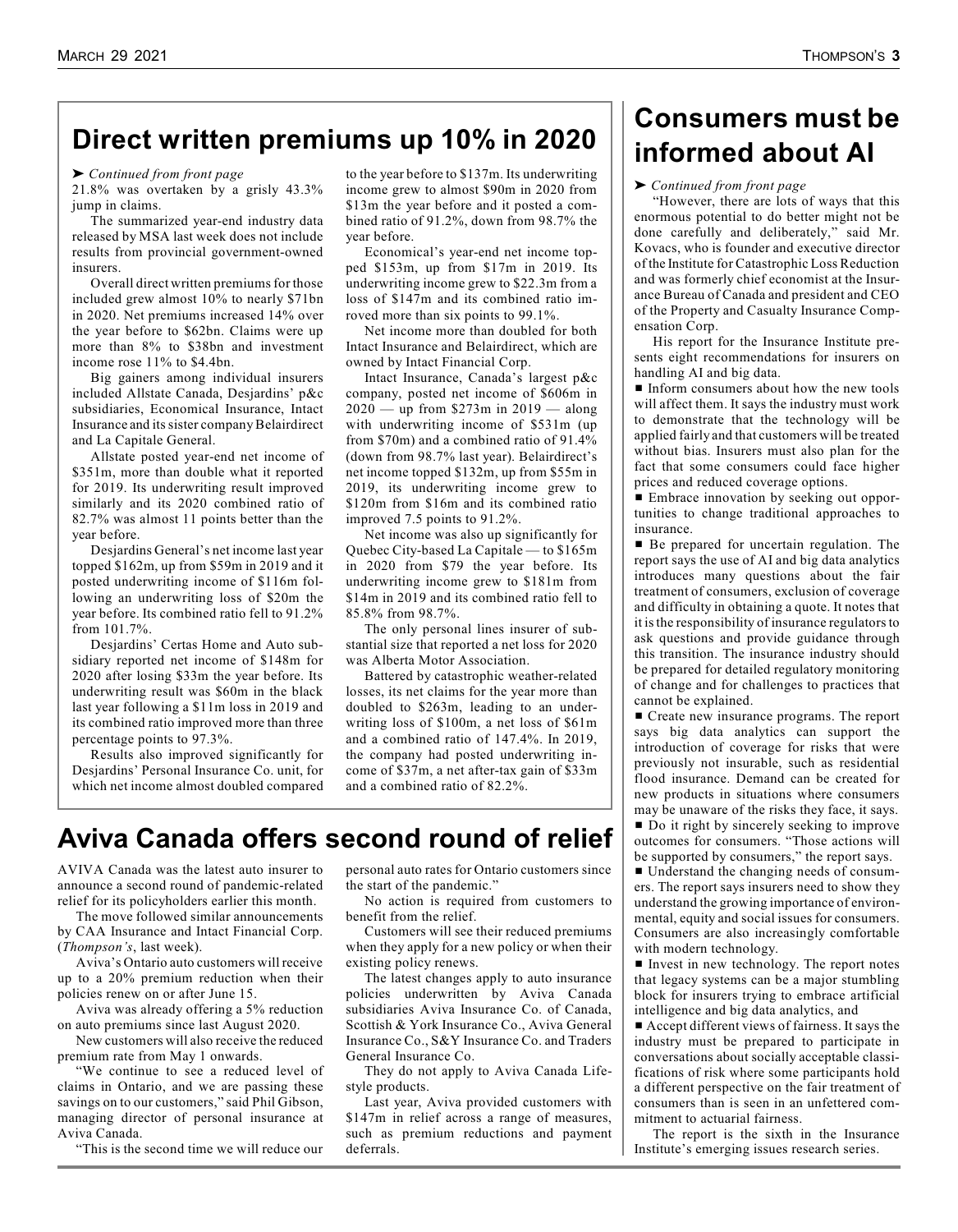# **2020 Canadian p&c results from MSA Research**

**Summarized year-end financial data with monetary figures in thousands of Canadian dollars**

*(Shaded rows indicate subsidiary information that is not taken into account for industry totals to avoid double-counting)*

|                                    |          | Direct          | Net Prem. | Net       | U/W        | Invest.  | Net       | Comp.    | <b>COR</b> |
|------------------------------------|----------|-----------------|-----------|-----------|------------|----------|-----------|----------|------------|
| Company                            | Group    | <b>Premiums</b> | Written   | Claims    | Income     | Income   | Income    | Income   | (%)        |
| AIG Ins. Co. Canada                |          | 1,341,213       | 361,615   | 302,582   | $-8,312$   | 57,065   | 29,612    | 56,992   | 102.3      |
| Algoma Mutual Ins. Co.             |          | 10,381          | 8,063     | 4,217     | 251        | 605      | 742       | 742      | 96.9       |
| <b>Allianz Global Risks US</b>     |          | 654,419         | 413,206   | 256,262   | 58,705     | 28,815   | 93,581    | 129,033  | 86.8       |
| <b>Allied World Specialty</b>      |          | 133,431         | 50,390    | 19,494    | 14,642     | 1,197    | 17,089    | 17,089   | 59.3       |
| Allstate Ins. Co. of Canada        | Allstate | 2,146,393       | 2,140,542 | 1,144,544 | 347,529    | 122,355  | 351,023   | 372,972  | 82.7       |
| Esurance Ins. Co.                  | Allstate | $-292$          | $-292$    | $-361$    | -83        | 345      | 268       | 1,132    | 53.9       |
| Pafco Ins. Co.                     | Allstate | 95,128          | 95,128    | 42,955    | 16,195     | 6,992    | 17,243    | 17,613   | 81.7       |
| Pembridge Ins. Co.                 | Allstate | 535,217         | 533,759   | 268,302   | 73,616     | 25,504   | 73,448    | 77,712   | 84.9       |
| American Ag Ins. Co.               |          | 0               | 13,925    | 12,557    | $-1,491$   | 833      | $-658$    | 348      | 110.6      |
| <b>American Bankers of Florida</b> |          | 545,685         | 242,893   | 130,094   | 5,335      | 21,686   | 21,384    | 21,384   | 97.9       |
| American Road Ins. Co.             |          | 9,261           | 9,261     | 7,664     | 448        | 355      | 626       | 1,336    | 95.2       |
| <b>Antigonish Farmers'</b>         |          | 7,047           | 5,789     | 2,933     | $-120$     | 1,408    | 1,066     | 831      | 102.2      |
| Arch Ins. Canada Ltd.              |          | 154,507         | 17,821    | 18,973    | $-3,830$   | 2,495    | $-1,409$  | 394      | 123.6      |
| Arch Reinsurance Co.               |          | 0               | 20,767    | 9,805     | 8,685      | 708      | 6,987     | 7,702    | 49.8       |
| Aspen Insurance                    |          | 19,895          | 11,277    | 1,220     | 5,297      | 1,605    | 9,082     | 9,001    | 15.2       |
| <b>AEGIS</b>                       |          | 73,577          | 34,126    | 10,006    | 13,082     | 3,669    | 10,207    | 11,573   | 53.2       |
| <b>Atradius Crédito</b>            |          | 15,236          | 6,469     | 4,416     | $-1,061$   | 182      | $-724$    | -620     | 116.5      |
| Aviva General                      | Aviva    | 849,549         | 600,921   | 385,242   | -950       | $-2,059$ | 26,642    | 30,040   | 100.2      |
| Aviva Ins. Co. of Canada           | Aviva    | 3,700,908       | 2,330,734 | 1,494,210 | $-3,695$   | 27,828   | 125,013   | 134,335  | 100.2      |
| Elite Ins. Co.                     | Aviva    | 285,716         | 277,499   | 177,903   | -439       | $-805$   | 12,699    | 14,160   | 100.2      |
| Pilot Ins. Co.                     | Aviva    | 0               | 127,727   | 81,885    | $-201$     | $-438$   | 5,649     | 6,374    | 100.2      |
| S&Y Ins. Co.                       | Aviva    | 67,909          | 49,272    | 31,588    | $-78$      | $-156$   | 2,193     | 2,462    | 100.2      |
| Scottish & York Ins Co.            | Aviva    | 194,809         | 200,002   | 128,219   | $-317$     | $-665$   | 9,815     | 10,932   | 100.2      |
| Traders General Ins. Co.           | Aviva    | 518,916         | 400,321   | 256,642   | $-634$     | $-934$   | 18,127    | 20,206   | 100.2      |
| <b>XL Re America Inc.</b>          | AXA XL   | 32,165          | 58,643    | 41,779    | $-10,252$  | 6,894    | $-2,055$  | 4,263    | 118.4      |
| <b>XL Specialty Ins. Co</b>        | AXA XL   | 544,908         | 287,998   | 228,538   | $-31,244$  | 24,202   | -4,480    | 18,669   | 111.3      |
| Axis Reinsurance Co.               |          | 120,432         | 82,714    | 51,716    | 669        | 4,822    | 3,417     | 6,723    | 99.1       |
| Ayr Farmers' Mutual Ins.           |          | 37,541          | 34,689    | 16,781    | 2,616      | 3,870    | 4,209     | 4,209    | 92.1       |
| La Capitale                        | Beneva   | 1,396,161       | 1,356,131 | 687,619   | 180,639    | 22,970   | 165,048   | 159,331  | 85.8       |
| Unica                              | Beneva   | 152,086         | 145,005   | 76,754    | 22,209     | 6,227    | 21,852    | 25,339   | 84.4       |
| L' Unique Cie                      | Beneva   | 415,379         | 404,114   | 207,423   | 58,027     | 5,945    | 53,749    | 56,011   | 84.9       |
| <b>SSQ Life</b>                    | Beneva   | 337,466         | 331,215   | 178,118   | 25,395     | 9,410    | 26,061    | 28,432   | 91.5       |
| Berkley Ins. Co.                   |          | 178,006         | 54,366    | 30,093    | 5,974      | 4,577    | 7,340     | 13,581   | 88.9       |
| <b>Brant Mutual Ins. Co.</b>       |          | 7,128           | 5,814     | 3,175     | 220        | 634      | 749       | 749      | 96.1       |
| <b>Alberta Motor Association</b>   | CAA      | 235,998         | 219,177   | 263,008   | $-100,550$ | 20,952   | $-61,331$ | -61,331  | 147.4      |
| AssurePro Ins. Co. Ltd.            | CAA      | 3,471           | 1,552     | 490       | $-565$     | 349      | 367       | 367      | 136.2      |
| <b>BCAA Ins. Corp.</b>             | CAA      | 216,293         | 88,762    | 44,005    | 16,030     | 5,616    | 15,950    | 15,950   | 81.0       |
| CAA Ins. Co.                       | CAA      | 501,294         | 477,292   | 219,524   | 43,285     | 26,052   | 60,636    | 57,716   | 89.4       |
| Echelon Ins.                       | CAA      | 599,411         | 387,132   | 241,797   | 5,822      | 35,277   | 31,245    | 31,245   | 98.3       |
| Orion Travel Ins. Co.              | CAA      | 44,267          | 41,396    | 40,660    | $-8,735$   | 911      | $-5,882$  | $-5,950$ | 113.7      |
| <b>Canada Guaranty Mortgage</b>    |          | 680,712         | 680,712   | 33,824    | 242,809    | 39,551   | 211,994   | 234,266  | 25.8       |
| <b>Canada Premier General</b>      | Securian | 5,898           | 5,894     | 1,450     | $-1,251$   | 181      | -698      | $-510$   | 129.9      |
| <b>Catalina General</b>            |          | 0               | 1         | 162       | -409       | 120      | $-286$    | $-211$   |            |
| Cayuga Mutual Ins. Co.             |          | 12,107          | 10,501    | 5,218     | 1,416      | 1,233    | 1,910     | 1,910    | 86.1       |
| <b>CCR RE</b>                      |          | 0               | 59,298    | 49,235    | $-6,614$   | 14,755   | 6,836     | 6,836    | 111.2      |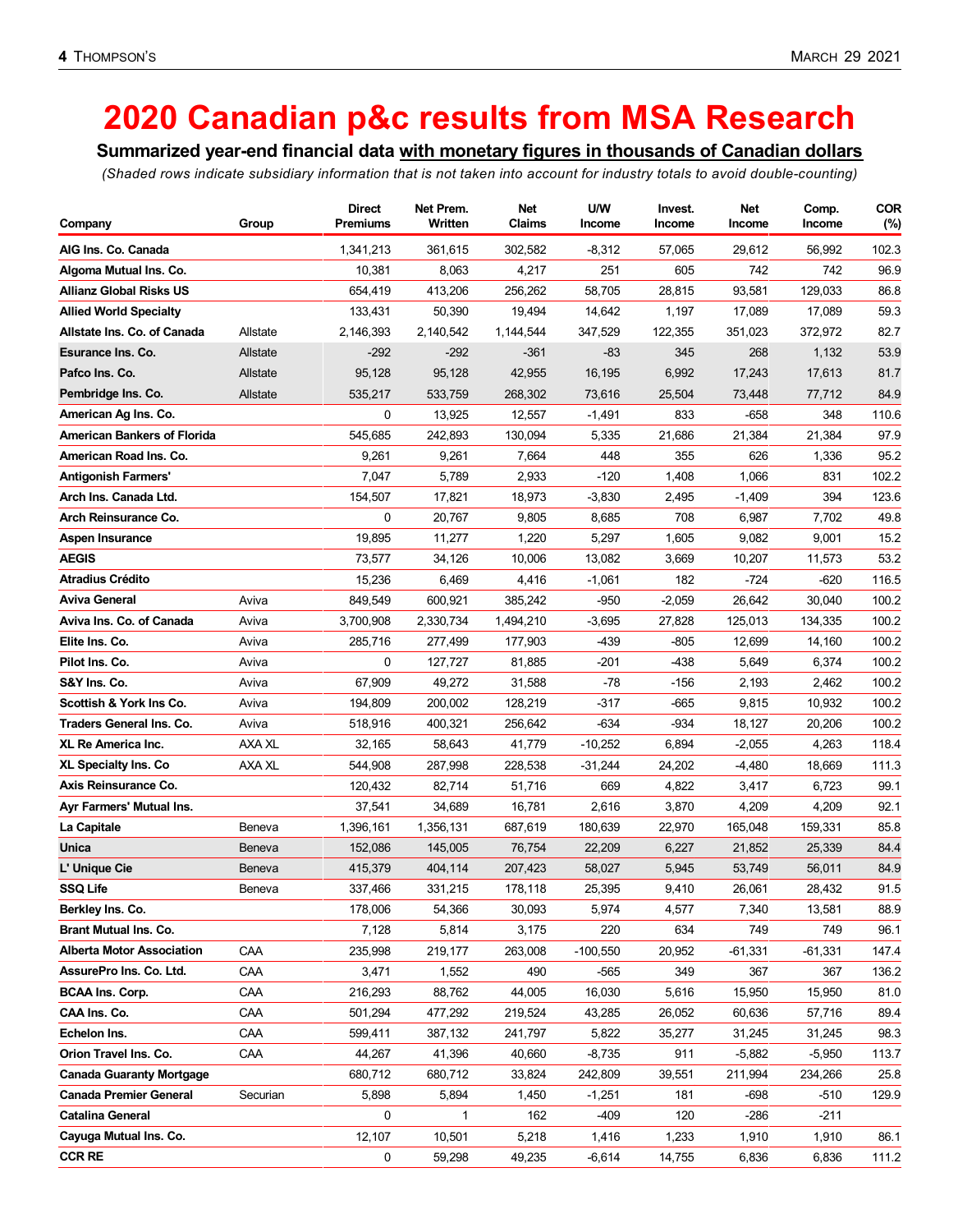| Company                                        | Group                 | <b>Direct</b><br><b>Premiums</b> | Net Prem.<br>Written | Net<br>Claims     | U/W<br><b>Income</b> | Invest.<br>Income       | Net<br>Income   | Comp.<br>Income | <b>COR</b><br>(%) |
|------------------------------------------------|-----------------------|----------------------------------|----------------------|-------------------|----------------------|-------------------------|-----------------|-----------------|-------------------|
| Cherokee Ins. Co.                              |                       | 20,782                           | 14,999               | 8,889             | 2,144                | 885                     | 2,429           | 3,574           | 83.3              |
| <b>Chicago Title</b>                           |                       | 58,661                           | 58,576               | 15,621            | 4,524                | 1,011                   | 3,886           | 5,230           | 92.3              |
| Chubb Ins. Co. of Canada                       | Chubb                 | 1,307,754                        | 562,378              | 269,077           | 129,191              | 58,147                  | 129,635         | 200,314         | 74.8              |
| Federal Ins. Co.                               | Chubb                 | 141                              | 135                  | $-1,496$          | 1,036                | 2,558                   | 3,023           | 9,813           |                   |
| <b>Clare Mutual Ins. Co.</b>                   |                       | 3,885                            | 2,859                | 830               | 514                  | 166                     | 653             | 735             | 80.6              |
| <b>Commonwell Mutual</b>                       |                       |                                  | 192,527              | 104,948           | $-7,518$             | 22,053                  | 11,144          | 11,144          | 104.1             |
| <b>COFACE</b>                                  |                       | 207,112<br>29,221                | 26,571               | 13,838            | $-2,954$             | 1,773                   | -521            | 767             | 110.9             |
| <b>CNA Canada</b>                              | Loews                 | 448,389                          | 396,752              | 226,892           | 16,892               | 40,411                  | 44,622          | 95,761          | 95.4              |
|                                                |                       |                                  |                      |                   |                      |                         | 290,442         |                 |                   |
| <b>Co-operators General</b><br>COSECO Ins. Co. | Cooperators           | 3,909,086                        | 3,712,753            | 2,363,752         | 91,256               | 287,556<br>$\mathbf{0}$ |                 | 323,377         | 97.5              |
| <b>CUMIS General</b>                           | Cooperators           | 160,590<br>235,922               | 356,166              | 226,798<br>95,769 | 9,275<br>2,554       | 10,779                  | 25,735<br>9,954 | 32,171          | 97.3<br>98.3      |
|                                                | Cooperators           |                                  | 151,094              |                   |                      |                         |                 | 13,164          | 97.3              |
| Sovereign General Ins. Co.                     | Cooperators           | 493,960                          | 498,632              | 317,517           | 12,986               | $\mathbf{0}$            | 36,007          | 44,366          |                   |
| CorePointe Ins. Co.                            |                       | 149                              | 74                   | 6                 | -205                 | 212                     | -16             | 270             |                   |
| <b>Certas Direct Ins. Co.</b>                  | Desjardins            | 389,313                          | 414,643              | 274,051           | 41,514               | 33,770                  | 57,748          | 57,716          | 90.2              |
| <b>Certas Home and Auto</b>                    | Desjardins            | 2,312,422                        | 2,423,642            | 1,609,416         | 60,411               | 243,201                 | 148,050         | 180,023         | 97.3              |
| Desjardins Gen. Ins. Inc.                      | Desjardins            | 1,408,539                        | 1,380,565            | 850,862           | 115,543              | 100.863                 | 162,012         | 188,976         | 91.2              |
| Personal General Ins. Inc.                     | Desjardins            | 544,572                          | 501,070              | 313,161           | 37,383               | 45,983                  | 54,550          | 68,979          | 92.2              |
| Personal Ins. Co.                              | Desjardins            | 1,071,235                        | 1,048,756            | 659,367           | 89,865               | 86,589                  | 137,005         | 170,110         | 91.2              |
| <b>Ecclesiastical Ins.</b>                     |                       | 131,513                          | 100,898              | 49,816            | 4,894                | 6,165                   | 8,371           | 8,371           | 94.5              |
| <b>Economical Mutual</b>                       | Economical            | 2,812,400                        | 2,639,729            | 1,676,319         | 22,347               | 180,104                 | 153,936         | 206,989         | 99.1              |
| Missisquoi Ins. Co.                            | Economical            | $-1,494$                         | 178,894              | 113,637           | 1,269                | 14,239                  | 11,953          | 16,226          | 99.3              |
| Perth Ins. Co.                                 | Economical            | $-1,407$                         | 103,491              | 65,739            | 735                  | 8,009                   | 6,729           | 9,411           | 99.3              |
| Petline Ins. Co.                               | Economical            | 59,161                           | 59,161               | 37,100            | 5,325                | 299                     | 4,136           | 4,261           | 91.0              |
| Sonnet Ins. Co.                                | Economical            | 239,673                          | 187,062              | 118,825           | 1,328                | 14,238                  | 11,958          | 16,725          | 99.3              |
| Waterloo Ins. Co.                              | Economical            | -4,413                           | 105,752              | 67,176            | 750                  | 8,009                   | 6,749           | 9,431           | 99.3              |
| Electric Ins. Co.                              |                       | 2,894                            | 1,140                | 179               | 211                  | 1,700                   | 1,754           | 4,064           | 80.9              |
| <b>EULER Hermes Amer. Credit</b>               |                       | 57,271                           | 46,793               | 41,767            | $-5,898$             | 2,816                   | $-1,663$        | 1,049           | 112.0             |
| Everest Ins. Co.                               | Everest Re            | 196,004                          | 45,310               | 32,484            | -5,435               | 1,291                   | $-2,460$        | -492            | 113.6             |
| <b>Everest Re</b>                              | Everest Re            | 0                                | 103,134              | 72,706            | 2,798                | 18,784                  | 15,568          | 39,690          | 97.2              |
| <b>Farm Mutual Re</b>                          |                       | 9,776                            | 214,279              | 189,807           | $-18,044$            | 44,759                  | 21,429          | 21,343          | 108.5             |
| FCT Ins. Co. Ltd.                              | <b>First American</b> | 182.185                          | 176,983              | 61,149            | 5,547                | 6,477                   | 9,298           | 18,414          | 96.9              |
| <b>First American Title</b>                    | <b>First American</b> | 56                               | 3,075                | 999               | $-220$               | 1,168                   | 1,025           | 2,547           | 107.2             |
| <b>First North American Ins.</b>               |                       | 12,907                           | 1,749                | 378               | 730                  | 215                     | 698             | 954             | 73.2              |
| Affiliated FM Ins. Co.                         | FM Global             | 184,416                          | 132,440              | 61,396            | 11,229               | 18,130                  | 30,666          | 47,961          | 89.9              |
| <b>Factory Mutual Ins.</b>                     | FM Global             | 408,078                          | 292,541              | 172,874           | 45,508               | 37,053                  | 66,544          | 92,582          | 83.0              |
| <b>General Re</b>                              |                       | 0                                | 159,225              | 81,347            | 38,281               | 4,411                   | 31,548          | 31,652          | 73.8              |
| Genworth Fin. Mort. Ins.                       |                       | 992,855                          | 992,855              | 112,004           | 454,901              | 193,741                 | 429,730         | 574,377         | 34.8              |
| Gore Mutual Ins. Co.                           |                       | 505,621                          | 475,956              | 278,183           | $-5,159$             | 19,690                  | 12,223          | $-2,128$        | 101.1             |
| Great American Ins. Co.                        |                       | 90,520                           | 72,588               | 34,260            | 4,613                | 2,661                   | 6,797           | 11,539          | 92.9              |
| <b>Green Shield Canada</b>                     |                       | 582,647                          | 566,685              | 435,734           | 30,853               | 90,662                  | 112,156         | 98,612          | 94.6              |
| <b>Estrie-Richelieu</b>                        |                       | 75,125                           | 57,896               | 24,041            | 10,626               | 4,676                   | 11,236          | 11,236          | 79.9              |
| Hannover Rück SE                               |                       | 0                                | 583,710              | 494,771           | $-80,265$            | 30,224                  | $-61,080$       | $-14,945$       | 114.1             |
| Hartford Fire Ins. Co.                         |                       | 27,529                           | 22,708               | 9,930             | 5,220                | 2,413                   | 5,900           | 8,193           | 73.5              |
| <b>HDI Global</b>                              |                       | 128,314                          | 16,719               | 9,422             | 4,567                | 6,119                   | 3,921           | 10,612          | 66.0              |
| <b>HDI Global Specialty</b>                    |                       | 200,381                          | 21,951               | 13,459            | 530                  | 1,002                   | 809             | 1,577           | 97.2              |
| <b>Heartland Farm Mutual</b>                   |                       | 132,500                          | 119,920              | 53,763            | 21,456               | 12,897                  | 25,054          | 21,624          | 81.9              |
| <b>Industrial Alliance A&amp;H</b>             | IA                    | 376,691                          | 370,897              | 175,878           | 74,254               | 4,699                   | 57,796          | 57,061          | 78.7              |
| <b>Prysm General Insurance</b>                 | IA                    | 82,408                           | 80,452               | 39,513            | 9,483                | 865                     | 7,545           | 7,790           | 86.8              |
| <b>ICPEI</b>                                   | <b>EFH</b>            | 43,188                           | 41,066               | 20,256            | 2,659                | 1,519                   | 2,986           | 3,986           | 92.8              |
| Belair Ins. Co.                                | Intact                | 1,459,788                        | 1,415,824            | 822,986           | 120,006              | 65,594                  | 131,559         | 151,888         | 91.2              |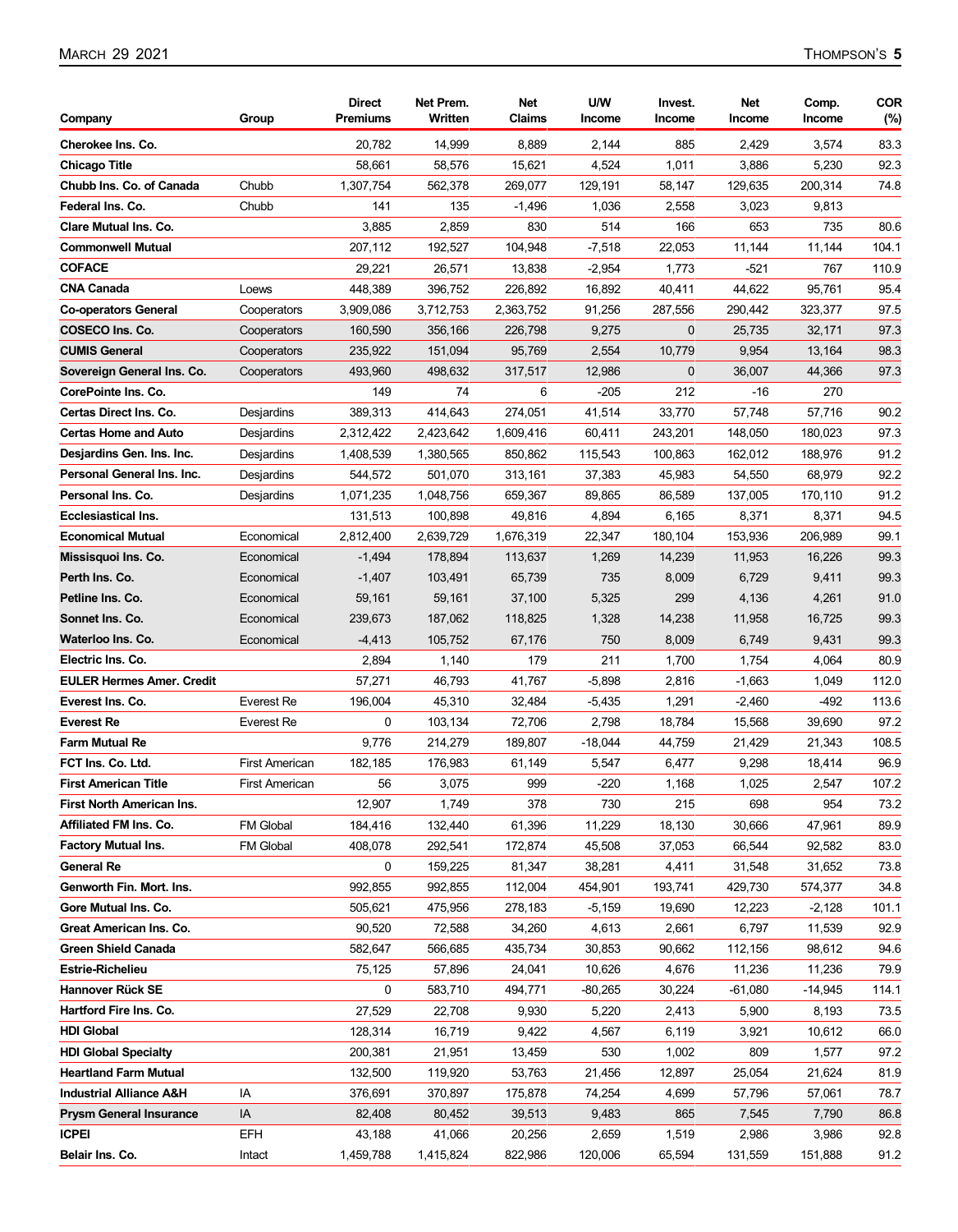| 97.9<br><b>Guarantee Co. of NA</b><br>348,655<br>200,241<br>140,714<br>5,346<br>21,370<br>$-13,047$<br>$-11,916$<br>Intact<br>91.4<br>8,276,583<br>530,918<br>Intact Ins. Co.<br>Intact<br>6,335,482<br>3,701,443<br>301,021<br>605,754<br>682,552<br>91.2<br>109,072<br>471,942<br>40,003<br>58,310<br>Jevco Ins. Co.<br>Intact<br>274,328<br>24,160<br>49,981<br>Nordic Ins. Co.<br>91.2<br>Intact<br>$-268$<br>471,942<br>274,328<br>40,003<br>26,755<br>53,170<br>62,411<br>Novex Ins Co.<br>91.2<br>448,762<br>471,942<br>40,003<br>20,581<br>136,012<br>142,917<br>Intact<br>274,328<br>91.2<br>6,447<br>471,942<br>25,290<br>Trafalgar Ins. Co.<br>Intact<br>274,328<br>40,003<br>51,411<br>60,124<br>Jewelers Mutual Ins. Co.<br>10,437<br>9,935<br>5,662<br>909<br>232<br>1,137<br>90.3<br>1,137<br>1,743<br>91.5<br>Kings Mutual Ins. Co.<br>15,716<br>14,042<br>5,450<br>1,115<br>2,260<br>1,683<br>113,865<br>106,841<br>100,901<br>$-17,759$<br>46,162<br>116.6<br>Lawyers' Professional Ind.<br>21,010<br>$-1,731$<br><b>Employers of Wausau</b><br><b>Liberty Mutual</b><br>0<br>0<br>-92<br>144<br>51<br>174<br>-1<br>101.2<br><b>Liberty Mutual Ins.</b><br>665,230<br>457,199<br>323,767<br>$-4,957$<br>43,020<br>24,284<br>57,118<br>Liberty Mutual<br>93.9<br><b>Lloyd's Underwriters</b><br>4,005,721<br>4,389,888<br>2,799,109<br>255,082<br>415,578<br>591,352<br>591,352<br>Mapfre Re Co. SA<br>0<br>23,928<br>19,858<br>$-2,547$<br>-917<br>1,175<br>110.1<br>1,147<br>30,626<br>Max Ins.<br>10,011<br>6,473<br>$-3,635$<br>231<br>$-2,706$<br>$-2,648$<br>132.4<br>696<br>MIC Ins. Co. Canada<br>0<br>0<br>0<br>$-188$<br>373<br>748<br>255,977<br>159,958<br>76,684<br>$-15,586$<br>86.6<br>Millennium Ins. Corp.<br>18,537<br>4,764<br>4,764<br>Mitsui Sumitomo Ins.<br>73.2<br>28,884<br>26,656<br>10,756<br>6,945<br>1,882<br>6,521<br>9,780<br>62.2<br>76,493<br>41,653<br>18,135<br>6,074<br>18,154<br>27,752<br>Motors Ins. Corp.<br>19,108<br>79.0<br>BI&I<br>52,656<br>147,866<br>40,550<br>29,859<br>27,994<br>6,401<br>26,424<br>0<br>96.1<br>Munich Re of Canada<br>Munich Re<br>226,995<br>8,602<br>28,530<br>41,585<br>143,907<br>29,164<br>370,518<br>171,620<br>$-41,510$<br>24,845<br>4,020<br>122.9<br>Temple Ins. Co.<br>Munich Re<br>148,203<br>$-10,712$<br>0<br>18,856<br>15,643<br>103.2<br><b>Munich Reinsurance America</b><br>-619<br>6,610<br>4,087<br>8,091<br><b>MEARIE</b><br>14,937<br>8,841<br>3,609<br>1,473<br>6,115<br>7,588<br>83.2<br>10,662<br>Mutual Fire Ins. Co. of B.C.<br>87.0<br>152,664<br>61,807<br>28,916<br>8,065<br>2,108<br>7,305<br>8,205<br>32,604<br>25,662<br>14,082<br>$-269$<br>1,064<br>555<br>101.1<br><b>My Mutual Insurance</b><br>555<br><b>NLFIC</b><br>253,639<br>$-40,764$<br>7,031<br>$-36,149$<br>$-39,284$<br>135.6<br>167,489<br>109,404<br>0<br>$-404$<br>56<br><b>Nationwide Mutual</b><br>0<br>$-1$<br>$-350$<br>-350<br>Federated Ins. Co.<br>325,453<br>304,015<br>3,268<br>16,891<br>16,671<br>98.8<br>Northbridge<br>194,932<br>14,517<br>97.2<br><b>Northbridge General</b><br>1,989,372<br>45,700<br>192,353<br>182,714<br>181,971<br>Northbridge<br>1.760.822<br>1,022,571<br>114.5<br>Verassure Ins. Co.<br>Northbridge<br>135,287<br>101,900<br>$-17,480$<br>198<br>$-11,933$<br>$-11,933$<br>136,762<br>Zenith Ins. Co.<br>Northbridge<br>4,214<br>$-3,899$<br>696<br>696<br>96.0<br>110,767<br>109,445<br>74,499<br>0<br><b>Odyssey Re</b><br>96,096<br>72,973<br>$-6,818$<br>669<br>$-4,803$<br>$-6,412$<br>Old Republic Ins. Co.<br>224,257<br>165,707<br>113,113<br>1,523<br>6,117<br>5,584<br>11,372<br>99.1<br><b>Omega General Ins. Co</b><br>113,620<br>924<br>405<br>326<br>204<br>444<br>249<br><b>OSBIE</b><br>34,397<br>32,524<br>37,124<br>$-8,400$<br>13,977<br>5,668<br>10,813<br>125.8<br>Optimum Farm Ins Inc.<br>Optimum<br>14,176<br>9,486<br>3,678<br>2,616<br>285<br>2,139<br>2,146<br>Optimum Ins Co. Inc.<br>103,481<br>125,387<br>67,593<br>3,922<br>6,072<br>7,404<br>7,935<br>Optimum<br>88.7<br>Optimum West Ins. Co.<br>94,077<br>29,948<br>16,664<br>3,246<br>1,294<br>3,357<br>3,501<br>Optimum<br>Partner Re U.S.<br>0<br>123.9<br>134,200<br>124,026<br>$-31,834$<br>26,157<br>$-3,157$<br>$-3,175$<br>Peace Hills General<br>287,491<br>168,749<br>84,907<br>8,522<br>21,589<br>90.6<br>14,752<br>17,728<br>Portage la Prairie Mutual<br>241,344<br>211,716<br>100,947<br>20,856<br>8,355<br>23,142<br>24,188<br>Poultry Ins. Exch Recip<br>4,673<br>3,262<br>1,646<br>1,149<br>757<br>1,808<br>1,808<br>64.8<br><b>PEI Mutual</b><br>30,392<br>7,604<br>2,637<br>4,223<br>4,223<br>27,491<br>10,520<br>3,294<br>985<br>358<br>413<br>507<br>84.5<br>Protective Ins. Co.<br>2,294<br>704<br>RBC Ins. Co. of Canada<br><b>RBC</b><br>96,730<br>97,769<br>116,781<br>$-35,370$<br>2,103<br>129.5<br>$-21,051$<br>$-20,392$<br><b>Red River Valley Mutual</b><br>140,658<br>123,300<br>52,009<br>9,360<br>10,521<br>11,555<br>91.8<br>4,190<br><b>RSA</b><br>0<br>Ascentus Ins. Ltd.<br>0<br>-19<br>$-51$<br>0<br>-8<br>-8<br><b>Canadian Northern Shield</b><br><b>RSA</b><br>201,332<br>171,988<br>3,208<br>387<br>115,843<br>$-3,082$<br>2,894<br>Quebec Assurance Co.<br><b>RSA</b><br>47,195<br>29,355<br>5,726<br>0<br>3,378<br>2,212<br>4,157<br><b>RSA</b><br>RSA Ins. Co. of Canada<br>1,546,477<br>1,290,038<br>92,372<br>49,221<br>138,715<br>802,358<br>102,982 | Company | Group | Direct<br><b>Premiums</b> | Net Prem.<br>Written | Net<br>Claims | U/W<br>Income | Invest.<br>Income | Net<br>Income | Comp.<br>Income | <b>COR</b><br>(%) |
|----------------------------------------------------------------------------------------------------------------------------------------------------------------------------------------------------------------------------------------------------------------------------------------------------------------------------------------------------------------------------------------------------------------------------------------------------------------------------------------------------------------------------------------------------------------------------------------------------------------------------------------------------------------------------------------------------------------------------------------------------------------------------------------------------------------------------------------------------------------------------------------------------------------------------------------------------------------------------------------------------------------------------------------------------------------------------------------------------------------------------------------------------------------------------------------------------------------------------------------------------------------------------------------------------------------------------------------------------------------------------------------------------------------------------------------------------------------------------------------------------------------------------------------------------------------------------------------------------------------------------------------------------------------------------------------------------------------------------------------------------------------------------------------------------------------------------------------------------------------------------------------------------------------------------------------------------------------------------------------------------------------------------------------------------------------------------------------------------------------------------------------------------------------------------------------------------------------------------------------------------------------------------------------------------------------------------------------------------------------------------------------------------------------------------------------------------------------------------------------------------------------------------------------------------------------------------------------------------------------------------------------------------------------------------------------------------------------------------------------------------------------------------------------------------------------------------------------------------------------------------------------------------------------------------------------------------------------------------------------------------------------------------------------------------------------------------------------------------------------------------------------------------------------------------------------------------------------------------------------------------------------------------------------------------------------------------------------------------------------------------------------------------------------------------------------------------------------------------------------------------------------------------------------------------------------------------------------------------------------------------------------------------------------------------------------------------------------------------------------------------------------------------------------------------------------------------------------------------------------------------------------------------------------------------------------------------------------------------------------------------------------------------------------------------------------------------------------------------------------------------------------------------------------------------------------------------------------------------------------------------------------------------------------------------------------------------------------------------------------------------------------------------------------------------------------------------------------------------------------------------------------------------------------------------------------------------------------------------------------------------------------------------------------------------------------------------------------------------------------------------------------------------------------------------------------------------------------------------------------------------------------------------------------------------------------------------------------------------------------------------------------------------------------------------------------------------------------------------------------------------------------------------------------------------------------------------------------------------------------------------------------------------------------------------------------------------------------------------------------------------------------------------------------------|---------|-------|---------------------------|----------------------|---------------|---------------|-------------------|---------------|-----------------|-------------------|
|                                                                                                                                                                                                                                                                                                                                                                                                                                                                                                                                                                                                                                                                                                                                                                                                                                                                                                                                                                                                                                                                                                                                                                                                                                                                                                                                                                                                                                                                                                                                                                                                                                                                                                                                                                                                                                                                                                                                                                                                                                                                                                                                                                                                                                                                                                                                                                                                                                                                                                                                                                                                                                                                                                                                                                                                                                                                                                                                                                                                                                                                                                                                                                                                                                                                                                                                                                                                                                                                                                                                                                                                                                                                                                                                                                                                                                                                                                                                                                                                                                                                                                                                                                                                                                                                                                                                                                                                                                                                                                                                                                                                                                                                                                                                                                                                                                                                                                                                                                                                                                                                                                                                                                                                                                                                                                                                                                                                                      |         |       |                           |                      |               |               |                   |               |                 |                   |
| 107.5<br>77.9<br>71.7<br>96.7<br>89.7<br>70.7<br>101.7<br>93.0<br>93.0                                                                                                                                                                                                                                                                                                                                                                                                                                                                                                                                                                                                                                                                                                                                                                                                                                                                                                                                                                                                                                                                                                                                                                                                                                                                                                                                                                                                                                                                                                                                                                                                                                                                                                                                                                                                                                                                                                                                                                                                                                                                                                                                                                                                                                                                                                                                                                                                                                                                                                                                                                                                                                                                                                                                                                                                                                                                                                                                                                                                                                                                                                                                                                                                                                                                                                                                                                                                                                                                                                                                                                                                                                                                                                                                                                                                                                                                                                                                                                                                                                                                                                                                                                                                                                                                                                                                                                                                                                                                                                                                                                                                                                                                                                                                                                                                                                                                                                                                                                                                                                                                                                                                                                                                                                                                                                                                               |         |       |                           |                      |               |               |                   |               |                 |                   |
|                                                                                                                                                                                                                                                                                                                                                                                                                                                                                                                                                                                                                                                                                                                                                                                                                                                                                                                                                                                                                                                                                                                                                                                                                                                                                                                                                                                                                                                                                                                                                                                                                                                                                                                                                                                                                                                                                                                                                                                                                                                                                                                                                                                                                                                                                                                                                                                                                                                                                                                                                                                                                                                                                                                                                                                                                                                                                                                                                                                                                                                                                                                                                                                                                                                                                                                                                                                                                                                                                                                                                                                                                                                                                                                                                                                                                                                                                                                                                                                                                                                                                                                                                                                                                                                                                                                                                                                                                                                                                                                                                                                                                                                                                                                                                                                                                                                                                                                                                                                                                                                                                                                                                                                                                                                                                                                                                                                                                      |         |       |                           |                      |               |               |                   |               |                 |                   |
|                                                                                                                                                                                                                                                                                                                                                                                                                                                                                                                                                                                                                                                                                                                                                                                                                                                                                                                                                                                                                                                                                                                                                                                                                                                                                                                                                                                                                                                                                                                                                                                                                                                                                                                                                                                                                                                                                                                                                                                                                                                                                                                                                                                                                                                                                                                                                                                                                                                                                                                                                                                                                                                                                                                                                                                                                                                                                                                                                                                                                                                                                                                                                                                                                                                                                                                                                                                                                                                                                                                                                                                                                                                                                                                                                                                                                                                                                                                                                                                                                                                                                                                                                                                                                                                                                                                                                                                                                                                                                                                                                                                                                                                                                                                                                                                                                                                                                                                                                                                                                                                                                                                                                                                                                                                                                                                                                                                                                      |         |       |                           |                      |               |               |                   |               |                 |                   |
|                                                                                                                                                                                                                                                                                                                                                                                                                                                                                                                                                                                                                                                                                                                                                                                                                                                                                                                                                                                                                                                                                                                                                                                                                                                                                                                                                                                                                                                                                                                                                                                                                                                                                                                                                                                                                                                                                                                                                                                                                                                                                                                                                                                                                                                                                                                                                                                                                                                                                                                                                                                                                                                                                                                                                                                                                                                                                                                                                                                                                                                                                                                                                                                                                                                                                                                                                                                                                                                                                                                                                                                                                                                                                                                                                                                                                                                                                                                                                                                                                                                                                                                                                                                                                                                                                                                                                                                                                                                                                                                                                                                                                                                                                                                                                                                                                                                                                                                                                                                                                                                                                                                                                                                                                                                                                                                                                                                                                      |         |       |                           |                      |               |               |                   |               |                 |                   |
|                                                                                                                                                                                                                                                                                                                                                                                                                                                                                                                                                                                                                                                                                                                                                                                                                                                                                                                                                                                                                                                                                                                                                                                                                                                                                                                                                                                                                                                                                                                                                                                                                                                                                                                                                                                                                                                                                                                                                                                                                                                                                                                                                                                                                                                                                                                                                                                                                                                                                                                                                                                                                                                                                                                                                                                                                                                                                                                                                                                                                                                                                                                                                                                                                                                                                                                                                                                                                                                                                                                                                                                                                                                                                                                                                                                                                                                                                                                                                                                                                                                                                                                                                                                                                                                                                                                                                                                                                                                                                                                                                                                                                                                                                                                                                                                                                                                                                                                                                                                                                                                                                                                                                                                                                                                                                                                                                                                                                      |         |       |                           |                      |               |               |                   |               |                 |                   |
|                                                                                                                                                                                                                                                                                                                                                                                                                                                                                                                                                                                                                                                                                                                                                                                                                                                                                                                                                                                                                                                                                                                                                                                                                                                                                                                                                                                                                                                                                                                                                                                                                                                                                                                                                                                                                                                                                                                                                                                                                                                                                                                                                                                                                                                                                                                                                                                                                                                                                                                                                                                                                                                                                                                                                                                                                                                                                                                                                                                                                                                                                                                                                                                                                                                                                                                                                                                                                                                                                                                                                                                                                                                                                                                                                                                                                                                                                                                                                                                                                                                                                                                                                                                                                                                                                                                                                                                                                                                                                                                                                                                                                                                                                                                                                                                                                                                                                                                                                                                                                                                                                                                                                                                                                                                                                                                                                                                                                      |         |       |                           |                      |               |               |                   |               |                 |                   |
|                                                                                                                                                                                                                                                                                                                                                                                                                                                                                                                                                                                                                                                                                                                                                                                                                                                                                                                                                                                                                                                                                                                                                                                                                                                                                                                                                                                                                                                                                                                                                                                                                                                                                                                                                                                                                                                                                                                                                                                                                                                                                                                                                                                                                                                                                                                                                                                                                                                                                                                                                                                                                                                                                                                                                                                                                                                                                                                                                                                                                                                                                                                                                                                                                                                                                                                                                                                                                                                                                                                                                                                                                                                                                                                                                                                                                                                                                                                                                                                                                                                                                                                                                                                                                                                                                                                                                                                                                                                                                                                                                                                                                                                                                                                                                                                                                                                                                                                                                                                                                                                                                                                                                                                                                                                                                                                                                                                                                      |         |       |                           |                      |               |               |                   |               |                 |                   |
|                                                                                                                                                                                                                                                                                                                                                                                                                                                                                                                                                                                                                                                                                                                                                                                                                                                                                                                                                                                                                                                                                                                                                                                                                                                                                                                                                                                                                                                                                                                                                                                                                                                                                                                                                                                                                                                                                                                                                                                                                                                                                                                                                                                                                                                                                                                                                                                                                                                                                                                                                                                                                                                                                                                                                                                                                                                                                                                                                                                                                                                                                                                                                                                                                                                                                                                                                                                                                                                                                                                                                                                                                                                                                                                                                                                                                                                                                                                                                                                                                                                                                                                                                                                                                                                                                                                                                                                                                                                                                                                                                                                                                                                                                                                                                                                                                                                                                                                                                                                                                                                                                                                                                                                                                                                                                                                                                                                                                      |         |       |                           |                      |               |               |                   |               |                 |                   |
|                                                                                                                                                                                                                                                                                                                                                                                                                                                                                                                                                                                                                                                                                                                                                                                                                                                                                                                                                                                                                                                                                                                                                                                                                                                                                                                                                                                                                                                                                                                                                                                                                                                                                                                                                                                                                                                                                                                                                                                                                                                                                                                                                                                                                                                                                                                                                                                                                                                                                                                                                                                                                                                                                                                                                                                                                                                                                                                                                                                                                                                                                                                                                                                                                                                                                                                                                                                                                                                                                                                                                                                                                                                                                                                                                                                                                                                                                                                                                                                                                                                                                                                                                                                                                                                                                                                                                                                                                                                                                                                                                                                                                                                                                                                                                                                                                                                                                                                                                                                                                                                                                                                                                                                                                                                                                                                                                                                                                      |         |       |                           |                      |               |               |                   |               |                 |                   |
|                                                                                                                                                                                                                                                                                                                                                                                                                                                                                                                                                                                                                                                                                                                                                                                                                                                                                                                                                                                                                                                                                                                                                                                                                                                                                                                                                                                                                                                                                                                                                                                                                                                                                                                                                                                                                                                                                                                                                                                                                                                                                                                                                                                                                                                                                                                                                                                                                                                                                                                                                                                                                                                                                                                                                                                                                                                                                                                                                                                                                                                                                                                                                                                                                                                                                                                                                                                                                                                                                                                                                                                                                                                                                                                                                                                                                                                                                                                                                                                                                                                                                                                                                                                                                                                                                                                                                                                                                                                                                                                                                                                                                                                                                                                                                                                                                                                                                                                                                                                                                                                                                                                                                                                                                                                                                                                                                                                                                      |         |       |                           |                      |               |               |                   |               |                 |                   |
|                                                                                                                                                                                                                                                                                                                                                                                                                                                                                                                                                                                                                                                                                                                                                                                                                                                                                                                                                                                                                                                                                                                                                                                                                                                                                                                                                                                                                                                                                                                                                                                                                                                                                                                                                                                                                                                                                                                                                                                                                                                                                                                                                                                                                                                                                                                                                                                                                                                                                                                                                                                                                                                                                                                                                                                                                                                                                                                                                                                                                                                                                                                                                                                                                                                                                                                                                                                                                                                                                                                                                                                                                                                                                                                                                                                                                                                                                                                                                                                                                                                                                                                                                                                                                                                                                                                                                                                                                                                                                                                                                                                                                                                                                                                                                                                                                                                                                                                                                                                                                                                                                                                                                                                                                                                                                                                                                                                                                      |         |       |                           |                      |               |               |                   |               |                 |                   |
|                                                                                                                                                                                                                                                                                                                                                                                                                                                                                                                                                                                                                                                                                                                                                                                                                                                                                                                                                                                                                                                                                                                                                                                                                                                                                                                                                                                                                                                                                                                                                                                                                                                                                                                                                                                                                                                                                                                                                                                                                                                                                                                                                                                                                                                                                                                                                                                                                                                                                                                                                                                                                                                                                                                                                                                                                                                                                                                                                                                                                                                                                                                                                                                                                                                                                                                                                                                                                                                                                                                                                                                                                                                                                                                                                                                                                                                                                                                                                                                                                                                                                                                                                                                                                                                                                                                                                                                                                                                                                                                                                                                                                                                                                                                                                                                                                                                                                                                                                                                                                                                                                                                                                                                                                                                                                                                                                                                                                      |         |       |                           |                      |               |               |                   |               |                 |                   |
|                                                                                                                                                                                                                                                                                                                                                                                                                                                                                                                                                                                                                                                                                                                                                                                                                                                                                                                                                                                                                                                                                                                                                                                                                                                                                                                                                                                                                                                                                                                                                                                                                                                                                                                                                                                                                                                                                                                                                                                                                                                                                                                                                                                                                                                                                                                                                                                                                                                                                                                                                                                                                                                                                                                                                                                                                                                                                                                                                                                                                                                                                                                                                                                                                                                                                                                                                                                                                                                                                                                                                                                                                                                                                                                                                                                                                                                                                                                                                                                                                                                                                                                                                                                                                                                                                                                                                                                                                                                                                                                                                                                                                                                                                                                                                                                                                                                                                                                                                                                                                                                                                                                                                                                                                                                                                                                                                                                                                      |         |       |                           |                      |               |               |                   |               |                 |                   |
|                                                                                                                                                                                                                                                                                                                                                                                                                                                                                                                                                                                                                                                                                                                                                                                                                                                                                                                                                                                                                                                                                                                                                                                                                                                                                                                                                                                                                                                                                                                                                                                                                                                                                                                                                                                                                                                                                                                                                                                                                                                                                                                                                                                                                                                                                                                                                                                                                                                                                                                                                                                                                                                                                                                                                                                                                                                                                                                                                                                                                                                                                                                                                                                                                                                                                                                                                                                                                                                                                                                                                                                                                                                                                                                                                                                                                                                                                                                                                                                                                                                                                                                                                                                                                                                                                                                                                                                                                                                                                                                                                                                                                                                                                                                                                                                                                                                                                                                                                                                                                                                                                                                                                                                                                                                                                                                                                                                                                      |         |       |                           |                      |               |               |                   |               |                 |                   |
|                                                                                                                                                                                                                                                                                                                                                                                                                                                                                                                                                                                                                                                                                                                                                                                                                                                                                                                                                                                                                                                                                                                                                                                                                                                                                                                                                                                                                                                                                                                                                                                                                                                                                                                                                                                                                                                                                                                                                                                                                                                                                                                                                                                                                                                                                                                                                                                                                                                                                                                                                                                                                                                                                                                                                                                                                                                                                                                                                                                                                                                                                                                                                                                                                                                                                                                                                                                                                                                                                                                                                                                                                                                                                                                                                                                                                                                                                                                                                                                                                                                                                                                                                                                                                                                                                                                                                                                                                                                                                                                                                                                                                                                                                                                                                                                                                                                                                                                                                                                                                                                                                                                                                                                                                                                                                                                                                                                                                      |         |       |                           |                      |               |               |                   |               |                 |                   |
|                                                                                                                                                                                                                                                                                                                                                                                                                                                                                                                                                                                                                                                                                                                                                                                                                                                                                                                                                                                                                                                                                                                                                                                                                                                                                                                                                                                                                                                                                                                                                                                                                                                                                                                                                                                                                                                                                                                                                                                                                                                                                                                                                                                                                                                                                                                                                                                                                                                                                                                                                                                                                                                                                                                                                                                                                                                                                                                                                                                                                                                                                                                                                                                                                                                                                                                                                                                                                                                                                                                                                                                                                                                                                                                                                                                                                                                                                                                                                                                                                                                                                                                                                                                                                                                                                                                                                                                                                                                                                                                                                                                                                                                                                                                                                                                                                                                                                                                                                                                                                                                                                                                                                                                                                                                                                                                                                                                                                      |         |       |                           |                      |               |               |                   |               |                 |                   |
|                                                                                                                                                                                                                                                                                                                                                                                                                                                                                                                                                                                                                                                                                                                                                                                                                                                                                                                                                                                                                                                                                                                                                                                                                                                                                                                                                                                                                                                                                                                                                                                                                                                                                                                                                                                                                                                                                                                                                                                                                                                                                                                                                                                                                                                                                                                                                                                                                                                                                                                                                                                                                                                                                                                                                                                                                                                                                                                                                                                                                                                                                                                                                                                                                                                                                                                                                                                                                                                                                                                                                                                                                                                                                                                                                                                                                                                                                                                                                                                                                                                                                                                                                                                                                                                                                                                                                                                                                                                                                                                                                                                                                                                                                                                                                                                                                                                                                                                                                                                                                                                                                                                                                                                                                                                                                                                                                                                                                      |         |       |                           |                      |               |               |                   |               |                 |                   |
|                                                                                                                                                                                                                                                                                                                                                                                                                                                                                                                                                                                                                                                                                                                                                                                                                                                                                                                                                                                                                                                                                                                                                                                                                                                                                                                                                                                                                                                                                                                                                                                                                                                                                                                                                                                                                                                                                                                                                                                                                                                                                                                                                                                                                                                                                                                                                                                                                                                                                                                                                                                                                                                                                                                                                                                                                                                                                                                                                                                                                                                                                                                                                                                                                                                                                                                                                                                                                                                                                                                                                                                                                                                                                                                                                                                                                                                                                                                                                                                                                                                                                                                                                                                                                                                                                                                                                                                                                                                                                                                                                                                                                                                                                                                                                                                                                                                                                                                                                                                                                                                                                                                                                                                                                                                                                                                                                                                                                      |         |       |                           |                      |               |               |                   |               |                 |                   |
|                                                                                                                                                                                                                                                                                                                                                                                                                                                                                                                                                                                                                                                                                                                                                                                                                                                                                                                                                                                                                                                                                                                                                                                                                                                                                                                                                                                                                                                                                                                                                                                                                                                                                                                                                                                                                                                                                                                                                                                                                                                                                                                                                                                                                                                                                                                                                                                                                                                                                                                                                                                                                                                                                                                                                                                                                                                                                                                                                                                                                                                                                                                                                                                                                                                                                                                                                                                                                                                                                                                                                                                                                                                                                                                                                                                                                                                                                                                                                                                                                                                                                                                                                                                                                                                                                                                                                                                                                                                                                                                                                                                                                                                                                                                                                                                                                                                                                                                                                                                                                                                                                                                                                                                                                                                                                                                                                                                                                      |         |       |                           |                      |               |               |                   |               |                 |                   |
|                                                                                                                                                                                                                                                                                                                                                                                                                                                                                                                                                                                                                                                                                                                                                                                                                                                                                                                                                                                                                                                                                                                                                                                                                                                                                                                                                                                                                                                                                                                                                                                                                                                                                                                                                                                                                                                                                                                                                                                                                                                                                                                                                                                                                                                                                                                                                                                                                                                                                                                                                                                                                                                                                                                                                                                                                                                                                                                                                                                                                                                                                                                                                                                                                                                                                                                                                                                                                                                                                                                                                                                                                                                                                                                                                                                                                                                                                                                                                                                                                                                                                                                                                                                                                                                                                                                                                                                                                                                                                                                                                                                                                                                                                                                                                                                                                                                                                                                                                                                                                                                                                                                                                                                                                                                                                                                                                                                                                      |         |       |                           |                      |               |               |                   |               |                 |                   |
|                                                                                                                                                                                                                                                                                                                                                                                                                                                                                                                                                                                                                                                                                                                                                                                                                                                                                                                                                                                                                                                                                                                                                                                                                                                                                                                                                                                                                                                                                                                                                                                                                                                                                                                                                                                                                                                                                                                                                                                                                                                                                                                                                                                                                                                                                                                                                                                                                                                                                                                                                                                                                                                                                                                                                                                                                                                                                                                                                                                                                                                                                                                                                                                                                                                                                                                                                                                                                                                                                                                                                                                                                                                                                                                                                                                                                                                                                                                                                                                                                                                                                                                                                                                                                                                                                                                                                                                                                                                                                                                                                                                                                                                                                                                                                                                                                                                                                                                                                                                                                                                                                                                                                                                                                                                                                                                                                                                                                      |         |       |                           |                      |               |               |                   |               |                 |                   |
|                                                                                                                                                                                                                                                                                                                                                                                                                                                                                                                                                                                                                                                                                                                                                                                                                                                                                                                                                                                                                                                                                                                                                                                                                                                                                                                                                                                                                                                                                                                                                                                                                                                                                                                                                                                                                                                                                                                                                                                                                                                                                                                                                                                                                                                                                                                                                                                                                                                                                                                                                                                                                                                                                                                                                                                                                                                                                                                                                                                                                                                                                                                                                                                                                                                                                                                                                                                                                                                                                                                                                                                                                                                                                                                                                                                                                                                                                                                                                                                                                                                                                                                                                                                                                                                                                                                                                                                                                                                                                                                                                                                                                                                                                                                                                                                                                                                                                                                                                                                                                                                                                                                                                                                                                                                                                                                                                                                                                      |         |       |                           |                      |               |               |                   |               |                 |                   |
|                                                                                                                                                                                                                                                                                                                                                                                                                                                                                                                                                                                                                                                                                                                                                                                                                                                                                                                                                                                                                                                                                                                                                                                                                                                                                                                                                                                                                                                                                                                                                                                                                                                                                                                                                                                                                                                                                                                                                                                                                                                                                                                                                                                                                                                                                                                                                                                                                                                                                                                                                                                                                                                                                                                                                                                                                                                                                                                                                                                                                                                                                                                                                                                                                                                                                                                                                                                                                                                                                                                                                                                                                                                                                                                                                                                                                                                                                                                                                                                                                                                                                                                                                                                                                                                                                                                                                                                                                                                                                                                                                                                                                                                                                                                                                                                                                                                                                                                                                                                                                                                                                                                                                                                                                                                                                                                                                                                                                      |         |       |                           |                      |               |               |                   |               |                 |                   |
|                                                                                                                                                                                                                                                                                                                                                                                                                                                                                                                                                                                                                                                                                                                                                                                                                                                                                                                                                                                                                                                                                                                                                                                                                                                                                                                                                                                                                                                                                                                                                                                                                                                                                                                                                                                                                                                                                                                                                                                                                                                                                                                                                                                                                                                                                                                                                                                                                                                                                                                                                                                                                                                                                                                                                                                                                                                                                                                                                                                                                                                                                                                                                                                                                                                                                                                                                                                                                                                                                                                                                                                                                                                                                                                                                                                                                                                                                                                                                                                                                                                                                                                                                                                                                                                                                                                                                                                                                                                                                                                                                                                                                                                                                                                                                                                                                                                                                                                                                                                                                                                                                                                                                                                                                                                                                                                                                                                                                      |         |       |                           |                      |               |               |                   |               |                 |                   |
|                                                                                                                                                                                                                                                                                                                                                                                                                                                                                                                                                                                                                                                                                                                                                                                                                                                                                                                                                                                                                                                                                                                                                                                                                                                                                                                                                                                                                                                                                                                                                                                                                                                                                                                                                                                                                                                                                                                                                                                                                                                                                                                                                                                                                                                                                                                                                                                                                                                                                                                                                                                                                                                                                                                                                                                                                                                                                                                                                                                                                                                                                                                                                                                                                                                                                                                                                                                                                                                                                                                                                                                                                                                                                                                                                                                                                                                                                                                                                                                                                                                                                                                                                                                                                                                                                                                                                                                                                                                                                                                                                                                                                                                                                                                                                                                                                                                                                                                                                                                                                                                                                                                                                                                                                                                                                                                                                                                                                      |         |       |                           |                      |               |               |                   |               |                 |                   |
|                                                                                                                                                                                                                                                                                                                                                                                                                                                                                                                                                                                                                                                                                                                                                                                                                                                                                                                                                                                                                                                                                                                                                                                                                                                                                                                                                                                                                                                                                                                                                                                                                                                                                                                                                                                                                                                                                                                                                                                                                                                                                                                                                                                                                                                                                                                                                                                                                                                                                                                                                                                                                                                                                                                                                                                                                                                                                                                                                                                                                                                                                                                                                                                                                                                                                                                                                                                                                                                                                                                                                                                                                                                                                                                                                                                                                                                                                                                                                                                                                                                                                                                                                                                                                                                                                                                                                                                                                                                                                                                                                                                                                                                                                                                                                                                                                                                                                                                                                                                                                                                                                                                                                                                                                                                                                                                                                                                                                      |         |       |                           |                      |               |               |                   |               |                 |                   |
|                                                                                                                                                                                                                                                                                                                                                                                                                                                                                                                                                                                                                                                                                                                                                                                                                                                                                                                                                                                                                                                                                                                                                                                                                                                                                                                                                                                                                                                                                                                                                                                                                                                                                                                                                                                                                                                                                                                                                                                                                                                                                                                                                                                                                                                                                                                                                                                                                                                                                                                                                                                                                                                                                                                                                                                                                                                                                                                                                                                                                                                                                                                                                                                                                                                                                                                                                                                                                                                                                                                                                                                                                                                                                                                                                                                                                                                                                                                                                                                                                                                                                                                                                                                                                                                                                                                                                                                                                                                                                                                                                                                                                                                                                                                                                                                                                                                                                                                                                                                                                                                                                                                                                                                                                                                                                                                                                                                                                      |         |       |                           |                      |               |               |                   |               |                 |                   |
|                                                                                                                                                                                                                                                                                                                                                                                                                                                                                                                                                                                                                                                                                                                                                                                                                                                                                                                                                                                                                                                                                                                                                                                                                                                                                                                                                                                                                                                                                                                                                                                                                                                                                                                                                                                                                                                                                                                                                                                                                                                                                                                                                                                                                                                                                                                                                                                                                                                                                                                                                                                                                                                                                                                                                                                                                                                                                                                                                                                                                                                                                                                                                                                                                                                                                                                                                                                                                                                                                                                                                                                                                                                                                                                                                                                                                                                                                                                                                                                                                                                                                                                                                                                                                                                                                                                                                                                                                                                                                                                                                                                                                                                                                                                                                                                                                                                                                                                                                                                                                                                                                                                                                                                                                                                                                                                                                                                                                      |         |       |                           |                      |               |               |                   |               |                 |                   |
|                                                                                                                                                                                                                                                                                                                                                                                                                                                                                                                                                                                                                                                                                                                                                                                                                                                                                                                                                                                                                                                                                                                                                                                                                                                                                                                                                                                                                                                                                                                                                                                                                                                                                                                                                                                                                                                                                                                                                                                                                                                                                                                                                                                                                                                                                                                                                                                                                                                                                                                                                                                                                                                                                                                                                                                                                                                                                                                                                                                                                                                                                                                                                                                                                                                                                                                                                                                                                                                                                                                                                                                                                                                                                                                                                                                                                                                                                                                                                                                                                                                                                                                                                                                                                                                                                                                                                                                                                                                                                                                                                                                                                                                                                                                                                                                                                                                                                                                                                                                                                                                                                                                                                                                                                                                                                                                                                                                                                      |         |       |                           |                      |               |               |                   |               |                 |                   |
|                                                                                                                                                                                                                                                                                                                                                                                                                                                                                                                                                                                                                                                                                                                                                                                                                                                                                                                                                                                                                                                                                                                                                                                                                                                                                                                                                                                                                                                                                                                                                                                                                                                                                                                                                                                                                                                                                                                                                                                                                                                                                                                                                                                                                                                                                                                                                                                                                                                                                                                                                                                                                                                                                                                                                                                                                                                                                                                                                                                                                                                                                                                                                                                                                                                                                                                                                                                                                                                                                                                                                                                                                                                                                                                                                                                                                                                                                                                                                                                                                                                                                                                                                                                                                                                                                                                                                                                                                                                                                                                                                                                                                                                                                                                                                                                                                                                                                                                                                                                                                                                                                                                                                                                                                                                                                                                                                                                                                      |         |       |                           |                      |               |               |                   |               |                 |                   |
|                                                                                                                                                                                                                                                                                                                                                                                                                                                                                                                                                                                                                                                                                                                                                                                                                                                                                                                                                                                                                                                                                                                                                                                                                                                                                                                                                                                                                                                                                                                                                                                                                                                                                                                                                                                                                                                                                                                                                                                                                                                                                                                                                                                                                                                                                                                                                                                                                                                                                                                                                                                                                                                                                                                                                                                                                                                                                                                                                                                                                                                                                                                                                                                                                                                                                                                                                                                                                                                                                                                                                                                                                                                                                                                                                                                                                                                                                                                                                                                                                                                                                                                                                                                                                                                                                                                                                                                                                                                                                                                                                                                                                                                                                                                                                                                                                                                                                                                                                                                                                                                                                                                                                                                                                                                                                                                                                                                                                      |         |       |                           |                      |               |               |                   |               |                 |                   |
|                                                                                                                                                                                                                                                                                                                                                                                                                                                                                                                                                                                                                                                                                                                                                                                                                                                                                                                                                                                                                                                                                                                                                                                                                                                                                                                                                                                                                                                                                                                                                                                                                                                                                                                                                                                                                                                                                                                                                                                                                                                                                                                                                                                                                                                                                                                                                                                                                                                                                                                                                                                                                                                                                                                                                                                                                                                                                                                                                                                                                                                                                                                                                                                                                                                                                                                                                                                                                                                                                                                                                                                                                                                                                                                                                                                                                                                                                                                                                                                                                                                                                                                                                                                                                                                                                                                                                                                                                                                                                                                                                                                                                                                                                                                                                                                                                                                                                                                                                                                                                                                                                                                                                                                                                                                                                                                                                                                                                      |         |       |                           |                      |               |               |                   |               |                 |                   |
|                                                                                                                                                                                                                                                                                                                                                                                                                                                                                                                                                                                                                                                                                                                                                                                                                                                                                                                                                                                                                                                                                                                                                                                                                                                                                                                                                                                                                                                                                                                                                                                                                                                                                                                                                                                                                                                                                                                                                                                                                                                                                                                                                                                                                                                                                                                                                                                                                                                                                                                                                                                                                                                                                                                                                                                                                                                                                                                                                                                                                                                                                                                                                                                                                                                                                                                                                                                                                                                                                                                                                                                                                                                                                                                                                                                                                                                                                                                                                                                                                                                                                                                                                                                                                                                                                                                                                                                                                                                                                                                                                                                                                                                                                                                                                                                                                                                                                                                                                                                                                                                                                                                                                                                                                                                                                                                                                                                                                      |         |       |                           |                      |               |               |                   |               |                 |                   |
|                                                                                                                                                                                                                                                                                                                                                                                                                                                                                                                                                                                                                                                                                                                                                                                                                                                                                                                                                                                                                                                                                                                                                                                                                                                                                                                                                                                                                                                                                                                                                                                                                                                                                                                                                                                                                                                                                                                                                                                                                                                                                                                                                                                                                                                                                                                                                                                                                                                                                                                                                                                                                                                                                                                                                                                                                                                                                                                                                                                                                                                                                                                                                                                                                                                                                                                                                                                                                                                                                                                                                                                                                                                                                                                                                                                                                                                                                                                                                                                                                                                                                                                                                                                                                                                                                                                                                                                                                                                                                                                                                                                                                                                                                                                                                                                                                                                                                                                                                                                                                                                                                                                                                                                                                                                                                                                                                                                                                      |         |       |                           |                      |               |               |                   |               |                 |                   |
|                                                                                                                                                                                                                                                                                                                                                                                                                                                                                                                                                                                                                                                                                                                                                                                                                                                                                                                                                                                                                                                                                                                                                                                                                                                                                                                                                                                                                                                                                                                                                                                                                                                                                                                                                                                                                                                                                                                                                                                                                                                                                                                                                                                                                                                                                                                                                                                                                                                                                                                                                                                                                                                                                                                                                                                                                                                                                                                                                                                                                                                                                                                                                                                                                                                                                                                                                                                                                                                                                                                                                                                                                                                                                                                                                                                                                                                                                                                                                                                                                                                                                                                                                                                                                                                                                                                                                                                                                                                                                                                                                                                                                                                                                                                                                                                                                                                                                                                                                                                                                                                                                                                                                                                                                                                                                                                                                                                                                      |         |       |                           |                      |               |               |                   |               |                 |                   |
|                                                                                                                                                                                                                                                                                                                                                                                                                                                                                                                                                                                                                                                                                                                                                                                                                                                                                                                                                                                                                                                                                                                                                                                                                                                                                                                                                                                                                                                                                                                                                                                                                                                                                                                                                                                                                                                                                                                                                                                                                                                                                                                                                                                                                                                                                                                                                                                                                                                                                                                                                                                                                                                                                                                                                                                                                                                                                                                                                                                                                                                                                                                                                                                                                                                                                                                                                                                                                                                                                                                                                                                                                                                                                                                                                                                                                                                                                                                                                                                                                                                                                                                                                                                                                                                                                                                                                                                                                                                                                                                                                                                                                                                                                                                                                                                                                                                                                                                                                                                                                                                                                                                                                                                                                                                                                                                                                                                                                      |         |       |                           |                      |               |               |                   |               |                 |                   |
|                                                                                                                                                                                                                                                                                                                                                                                                                                                                                                                                                                                                                                                                                                                                                                                                                                                                                                                                                                                                                                                                                                                                                                                                                                                                                                                                                                                                                                                                                                                                                                                                                                                                                                                                                                                                                                                                                                                                                                                                                                                                                                                                                                                                                                                                                                                                                                                                                                                                                                                                                                                                                                                                                                                                                                                                                                                                                                                                                                                                                                                                                                                                                                                                                                                                                                                                                                                                                                                                                                                                                                                                                                                                                                                                                                                                                                                                                                                                                                                                                                                                                                                                                                                                                                                                                                                                                                                                                                                                                                                                                                                                                                                                                                                                                                                                                                                                                                                                                                                                                                                                                                                                                                                                                                                                                                                                                                                                                      |         |       |                           |                      |               |               |                   |               |                 |                   |
|                                                                                                                                                                                                                                                                                                                                                                                                                                                                                                                                                                                                                                                                                                                                                                                                                                                                                                                                                                                                                                                                                                                                                                                                                                                                                                                                                                                                                                                                                                                                                                                                                                                                                                                                                                                                                                                                                                                                                                                                                                                                                                                                                                                                                                                                                                                                                                                                                                                                                                                                                                                                                                                                                                                                                                                                                                                                                                                                                                                                                                                                                                                                                                                                                                                                                                                                                                                                                                                                                                                                                                                                                                                                                                                                                                                                                                                                                                                                                                                                                                                                                                                                                                                                                                                                                                                                                                                                                                                                                                                                                                                                                                                                                                                                                                                                                                                                                                                                                                                                                                                                                                                                                                                                                                                                                                                                                                                                                      |         |       |                           |                      |               |               |                   |               |                 |                   |
|                                                                                                                                                                                                                                                                                                                                                                                                                                                                                                                                                                                                                                                                                                                                                                                                                                                                                                                                                                                                                                                                                                                                                                                                                                                                                                                                                                                                                                                                                                                                                                                                                                                                                                                                                                                                                                                                                                                                                                                                                                                                                                                                                                                                                                                                                                                                                                                                                                                                                                                                                                                                                                                                                                                                                                                                                                                                                                                                                                                                                                                                                                                                                                                                                                                                                                                                                                                                                                                                                                                                                                                                                                                                                                                                                                                                                                                                                                                                                                                                                                                                                                                                                                                                                                                                                                                                                                                                                                                                                                                                                                                                                                                                                                                                                                                                                                                                                                                                                                                                                                                                                                                                                                                                                                                                                                                                                                                                                      |         |       |                           |                      |               |               |                   |               |                 |                   |
|                                                                                                                                                                                                                                                                                                                                                                                                                                                                                                                                                                                                                                                                                                                                                                                                                                                                                                                                                                                                                                                                                                                                                                                                                                                                                                                                                                                                                                                                                                                                                                                                                                                                                                                                                                                                                                                                                                                                                                                                                                                                                                                                                                                                                                                                                                                                                                                                                                                                                                                                                                                                                                                                                                                                                                                                                                                                                                                                                                                                                                                                                                                                                                                                                                                                                                                                                                                                                                                                                                                                                                                                                                                                                                                                                                                                                                                                                                                                                                                                                                                                                                                                                                                                                                                                                                                                                                                                                                                                                                                                                                                                                                                                                                                                                                                                                                                                                                                                                                                                                                                                                                                                                                                                                                                                                                                                                                                                                      |         |       |                           |                      |               |               |                   |               |                 |                   |
|                                                                                                                                                                                                                                                                                                                                                                                                                                                                                                                                                                                                                                                                                                                                                                                                                                                                                                                                                                                                                                                                                                                                                                                                                                                                                                                                                                                                                                                                                                                                                                                                                                                                                                                                                                                                                                                                                                                                                                                                                                                                                                                                                                                                                                                                                                                                                                                                                                                                                                                                                                                                                                                                                                                                                                                                                                                                                                                                                                                                                                                                                                                                                                                                                                                                                                                                                                                                                                                                                                                                                                                                                                                                                                                                                                                                                                                                                                                                                                                                                                                                                                                                                                                                                                                                                                                                                                                                                                                                                                                                                                                                                                                                                                                                                                                                                                                                                                                                                                                                                                                                                                                                                                                                                                                                                                                                                                                                                      |         |       |                           |                      |               |               |                   |               |                 |                   |
|                                                                                                                                                                                                                                                                                                                                                                                                                                                                                                                                                                                                                                                                                                                                                                                                                                                                                                                                                                                                                                                                                                                                                                                                                                                                                                                                                                                                                                                                                                                                                                                                                                                                                                                                                                                                                                                                                                                                                                                                                                                                                                                                                                                                                                                                                                                                                                                                                                                                                                                                                                                                                                                                                                                                                                                                                                                                                                                                                                                                                                                                                                                                                                                                                                                                                                                                                                                                                                                                                                                                                                                                                                                                                                                                                                                                                                                                                                                                                                                                                                                                                                                                                                                                                                                                                                                                                                                                                                                                                                                                                                                                                                                                                                                                                                                                                                                                                                                                                                                                                                                                                                                                                                                                                                                                                                                                                                                                                      |         |       |                           |                      |               |               |                   |               |                 |                   |
|                                                                                                                                                                                                                                                                                                                                                                                                                                                                                                                                                                                                                                                                                                                                                                                                                                                                                                                                                                                                                                                                                                                                                                                                                                                                                                                                                                                                                                                                                                                                                                                                                                                                                                                                                                                                                                                                                                                                                                                                                                                                                                                                                                                                                                                                                                                                                                                                                                                                                                                                                                                                                                                                                                                                                                                                                                                                                                                                                                                                                                                                                                                                                                                                                                                                                                                                                                                                                                                                                                                                                                                                                                                                                                                                                                                                                                                                                                                                                                                                                                                                                                                                                                                                                                                                                                                                                                                                                                                                                                                                                                                                                                                                                                                                                                                                                                                                                                                                                                                                                                                                                                                                                                                                                                                                                                                                                                                                                      |         |       |                           |                      |               |               |                   |               |                 |                   |
|                                                                                                                                                                                                                                                                                                                                                                                                                                                                                                                                                                                                                                                                                                                                                                                                                                                                                                                                                                                                                                                                                                                                                                                                                                                                                                                                                                                                                                                                                                                                                                                                                                                                                                                                                                                                                                                                                                                                                                                                                                                                                                                                                                                                                                                                                                                                                                                                                                                                                                                                                                                                                                                                                                                                                                                                                                                                                                                                                                                                                                                                                                                                                                                                                                                                                                                                                                                                                                                                                                                                                                                                                                                                                                                                                                                                                                                                                                                                                                                                                                                                                                                                                                                                                                                                                                                                                                                                                                                                                                                                                                                                                                                                                                                                                                                                                                                                                                                                                                                                                                                                                                                                                                                                                                                                                                                                                                                                                      |         |       |                           |                      |               |               |                   |               |                 |                   |
|                                                                                                                                                                                                                                                                                                                                                                                                                                                                                                                                                                                                                                                                                                                                                                                                                                                                                                                                                                                                                                                                                                                                                                                                                                                                                                                                                                                                                                                                                                                                                                                                                                                                                                                                                                                                                                                                                                                                                                                                                                                                                                                                                                                                                                                                                                                                                                                                                                                                                                                                                                                                                                                                                                                                                                                                                                                                                                                                                                                                                                                                                                                                                                                                                                                                                                                                                                                                                                                                                                                                                                                                                                                                                                                                                                                                                                                                                                                                                                                                                                                                                                                                                                                                                                                                                                                                                                                                                                                                                                                                                                                                                                                                                                                                                                                                                                                                                                                                                                                                                                                                                                                                                                                                                                                                                                                                                                                                                      |         |       |                           |                      |               |               |                   |               |                 |                   |
|                                                                                                                                                                                                                                                                                                                                                                                                                                                                                                                                                                                                                                                                                                                                                                                                                                                                                                                                                                                                                                                                                                                                                                                                                                                                                                                                                                                                                                                                                                                                                                                                                                                                                                                                                                                                                                                                                                                                                                                                                                                                                                                                                                                                                                                                                                                                                                                                                                                                                                                                                                                                                                                                                                                                                                                                                                                                                                                                                                                                                                                                                                                                                                                                                                                                                                                                                                                                                                                                                                                                                                                                                                                                                                                                                                                                                                                                                                                                                                                                                                                                                                                                                                                                                                                                                                                                                                                                                                                                                                                                                                                                                                                                                                                                                                                                                                                                                                                                                                                                                                                                                                                                                                                                                                                                                                                                                                                                                      |         |       |                           |                      |               |               |                   |               |                 |                   |
|                                                                                                                                                                                                                                                                                                                                                                                                                                                                                                                                                                                                                                                                                                                                                                                                                                                                                                                                                                                                                                                                                                                                                                                                                                                                                                                                                                                                                                                                                                                                                                                                                                                                                                                                                                                                                                                                                                                                                                                                                                                                                                                                                                                                                                                                                                                                                                                                                                                                                                                                                                                                                                                                                                                                                                                                                                                                                                                                                                                                                                                                                                                                                                                                                                                                                                                                                                                                                                                                                                                                                                                                                                                                                                                                                                                                                                                                                                                                                                                                                                                                                                                                                                                                                                                                                                                                                                                                                                                                                                                                                                                                                                                                                                                                                                                                                                                                                                                                                                                                                                                                                                                                                                                                                                                                                                                                                                                                                      |         |       |                           |                      |               |               |                   |               |                 |                   |
|                                                                                                                                                                                                                                                                                                                                                                                                                                                                                                                                                                                                                                                                                                                                                                                                                                                                                                                                                                                                                                                                                                                                                                                                                                                                                                                                                                                                                                                                                                                                                                                                                                                                                                                                                                                                                                                                                                                                                                                                                                                                                                                                                                                                                                                                                                                                                                                                                                                                                                                                                                                                                                                                                                                                                                                                                                                                                                                                                                                                                                                                                                                                                                                                                                                                                                                                                                                                                                                                                                                                                                                                                                                                                                                                                                                                                                                                                                                                                                                                                                                                                                                                                                                                                                                                                                                                                                                                                                                                                                                                                                                                                                                                                                                                                                                                                                                                                                                                                                                                                                                                                                                                                                                                                                                                                                                                                                                                                      |         |       |                           |                      |               |               |                   |               |                 |                   |
|                                                                                                                                                                                                                                                                                                                                                                                                                                                                                                                                                                                                                                                                                                                                                                                                                                                                                                                                                                                                                                                                                                                                                                                                                                                                                                                                                                                                                                                                                                                                                                                                                                                                                                                                                                                                                                                                                                                                                                                                                                                                                                                                                                                                                                                                                                                                                                                                                                                                                                                                                                                                                                                                                                                                                                                                                                                                                                                                                                                                                                                                                                                                                                                                                                                                                                                                                                                                                                                                                                                                                                                                                                                                                                                                                                                                                                                                                                                                                                                                                                                                                                                                                                                                                                                                                                                                                                                                                                                                                                                                                                                                                                                                                                                                                                                                                                                                                                                                                                                                                                                                                                                                                                                                                                                                                                                                                                                                                      |         |       |                           |                      |               |               |                   |               |                 |                   |
|                                                                                                                                                                                                                                                                                                                                                                                                                                                                                                                                                                                                                                                                                                                                                                                                                                                                                                                                                                                                                                                                                                                                                                                                                                                                                                                                                                                                                                                                                                                                                                                                                                                                                                                                                                                                                                                                                                                                                                                                                                                                                                                                                                                                                                                                                                                                                                                                                                                                                                                                                                                                                                                                                                                                                                                                                                                                                                                                                                                                                                                                                                                                                                                                                                                                                                                                                                                                                                                                                                                                                                                                                                                                                                                                                                                                                                                                                                                                                                                                                                                                                                                                                                                                                                                                                                                                                                                                                                                                                                                                                                                                                                                                                                                                                                                                                                                                                                                                                                                                                                                                                                                                                                                                                                                                                                                                                                                                                      |         |       |                           |                      |               |               |                   |               |                 |                   |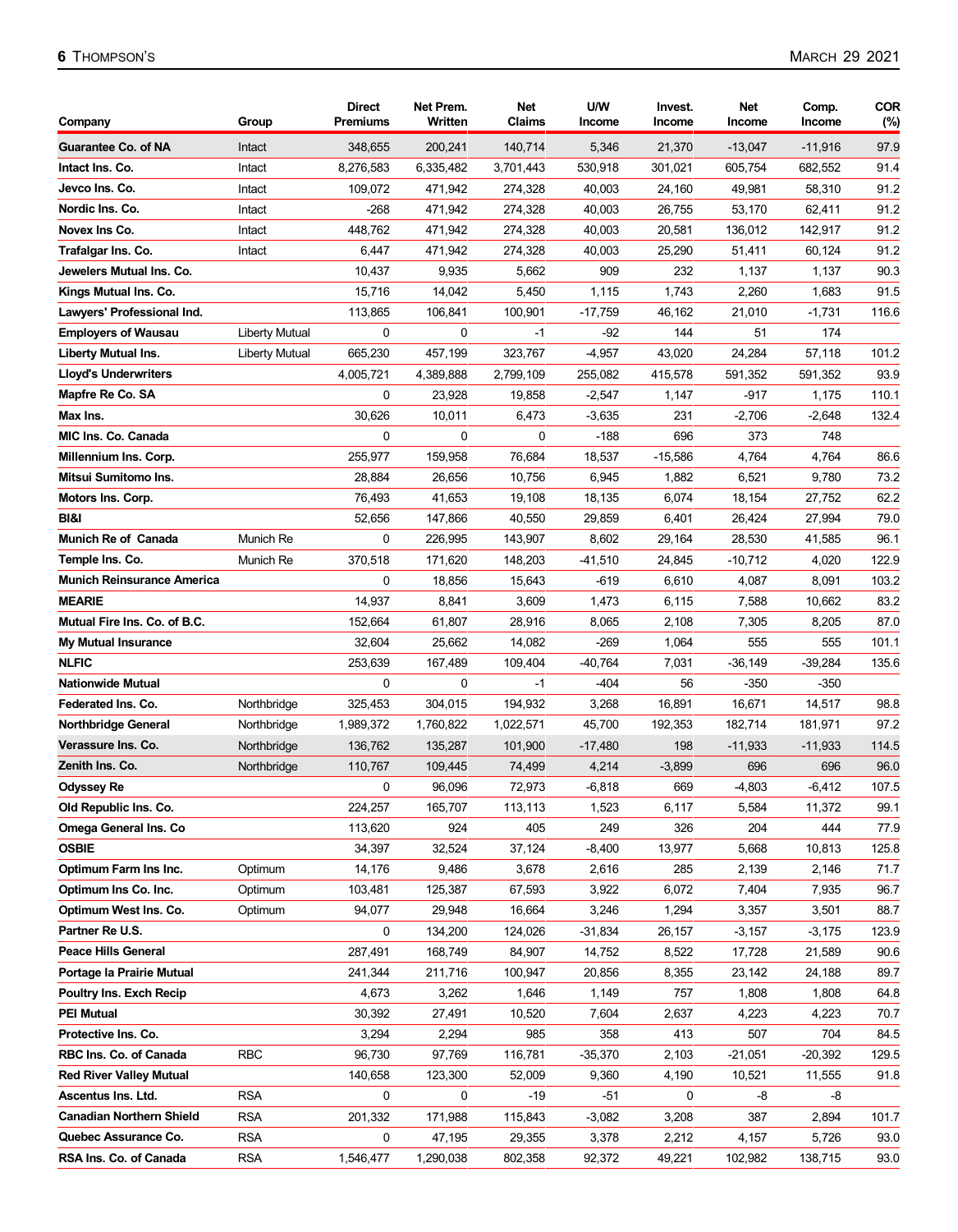| Company                               | Group               | <b>Direct</b><br><b>Premiums</b> | Net Prem.<br>Written | Net<br>Claims | U/W<br>Income | Invest.<br>Income | Net<br>Income | Comp.<br>Income | <b>COR</b><br>(%) |
|---------------------------------------|---------------------|----------------------------------|----------------------|---------------|---------------|-------------------|---------------|-----------------|-------------------|
| Unifund Assurance Co.                 | <b>RSA</b>          | 1,197,836                        | 699,558              | 449,668       | 56,477        | 16,518            | 54,123        | 65,599          | 91.7              |
| Western Assurance Co.                 | <b>RSA</b>          | 180,541                          | 235,982              | 146,773       | 16,898        | 11,193            | 20,513        | 27,941          | 93.0              |
| <b>Safety National Casualty Corp.</b> |                     | $\mathbf 0$                      | 0                    | 583           | -909          | 1,494             | 585           | 3,349           |                   |
| Saskatchewan Auto Fund                |                     | 974,453                          | 964,300              | 818,710       | -55,457       | 298,081           | 324,213       | 324,213         | 105.8             |
| Sask Mutual Ins. Co.                  |                     | 90,473                           | 83,074               | 40,474        | 5,669         | 3,052             | 6,631         | 10,699          | 92.9              |
| <b>SCOR Canada Re</b>                 |                     | $\mathbf{0}$                     | 249.462              | 122,736       | 29,288        | 9,250             | 28,546        | 38,546          | 87.5              |
| <b>SCOR UK Co. Ltd.</b>               |                     | 47,654                           | 2,146                | 535           | 3,481         | 106               | 2,271         | 2,277           |                   |
| Scotia General Ins. Co.               |                     | 0                                | 0                    | 0             | 0             | 0                 | -116          | $-116$          |                   |
| Sentry Ins.                           |                     | 1,434                            | 1,190                | 170           | 97            | 474               | 618           | 2,285           | 90.8              |
| Coachman Ins. Co.                     | SGI                 | 25,334                           | 24,039               | 8,019         | 9,448         | 10,847            | 15,146        | 15,146          | 62.2              |
| <b>SGI Canada</b>                     | SGI                 | 1,056,494                        | 996,961              | 540,607       | 55,045        | 87,987            | 126,171       | 126,171         | 94.3              |
| <b>SCISL</b>                          | SGI                 | 443,195                          | 418,390              | 225,548       | 30,447        | 41,016            | 53,703        | 53,703          | 92.4              |
| Shelter Mutual Ins. Co.               |                     | 0                                | 79                   | 16            | -360          | 202               | -158          | $-158$          |                   |
| Sirius America                        |                     | $\mathbf 0$                      | 14,748               | 6,368         | 2,511         | 1,693             | 3,275         | 2,961           | 83.0              |
| Sompo Japan Ins.                      |                     | 8,839                            | 10,041               | 3,747         | 2,035         | 1,470             | 2,821         | 2,821           | 78.2              |
| <b>Starr Ins. &amp; Reinsurance</b>   |                     | 282,012                          | 21,416               | 12,234        | 7,816         | 2,028             | 7,348         | 6,827           | 45.7              |
| <b>Stewart Title Guaranty Co.</b>     |                     | 134,717                          | 134,717              | 60,217        | 18,864        | 4,975             | 18,672        | 26,686          | 86.0              |
| Suecia Re                             |                     | 0                                | 0                    | 545           | -843          | 181               | -662          | -662            |                   |
| Sunderland Marine Ins. Co.            |                     | $\mathbf 0$                      | $-14$                | -58           | 422           | 486               | 859           | 859             |                   |
| Swiss Re                              | Swiss Re            | $\Omega$                         | 214,693              | 177,414       | -50,528       | 11,987            | -23,856       | $-15,181$       | 124.7             |
| Westport Ins. Corp.                   | Swiss Re            | 337,671                          | 264,218              | 178,856       | $-10,877$     | 6,358             | $-2,895$      | -559            | 105.0             |
| Primmum Ins. Co.                      | TD Insurance        | 808,699                          | 587,118              | 378,288       | 8,269         | 42,962            | 38,998        | 37,281          | 98.5              |
| Security National Ins. Co.            | TD Insurance        | 3,906,971                        | 2,835,183            | 1,830,758     | 46,161        | 194,299           | 183,207       | 192,394         | 98.3              |
| TD Direct Ins. Inc.                   | TD Insurance        | $\mathbf 0$                      | $\mathbf{0}$         | $\mathbf 0$   | $-33$         | 283               | 184           | 427             |                   |
| TD General Ins. Co.                   | <b>TD Insurance</b> | 403,547                          | 296,996              | 202,900       | $-6,683$      | 22,728            | 15,268        | 15,403          | 102.4             |
| TD Home & Auto Ins. Co.               | TD Insurance        | 57,107                           | 41,555               | 18,745        | 10,921        | 11,955            | 17,010        | 20,192          | 73.8              |
| Technology Ins. Co.                   |                     | 17,434                           | 8,459                | 3,475         | 1,571         | 889               | 1,869         | 3,310           | 70.9              |
| Toa Re                                |                     | 0                                | 45,772               | 28,075        | 5,081         | 9,315             | 10,468        | 10,468          | 88.8              |
| Tokio Marine and Nichido              |                     | 51,057                           | 48,317               | 26,655        | 3,127         | 1,866             | 3,810         | 4,032           | 93.2              |
| <b>Transatlantic Re</b>               |                     | 0                                | 140,044              | 81,388        | 19,613        | 21,139            | 31,454        | 49,956          | 85.8              |
| <b>The Dominion</b>                   | <b>Travelers</b>    | 1,261,544                        | 1,235,479            | 791,834       | 38,288        | 66,103            | 77,912        | 151,945         | 96.9              |
| <b>St. Paul Fire and Marine</b>       | Travelers           | 75,671                           | 64,064               | 52,685        | $-6,558$      | 13,805            | 6,811         | 21,607          | 109.5             |
| <b>Travelers Ins. Co. Canada</b>      | Travelers           | 293,468                          | 262,473              | 140,364       | 18,137        | 12,002            | 21,710        | 47,703          | 93.2              |
| Trillium Mutual Ins. Co.              |                     | 71,608                           | 63,029               | 37,599        | 1,119         | 7,016             | 6,573         | 6,573           | 98.2              |
| Trisura Guarantee Ins. Co             |                     | 273,358                          | 197,134              | 33,816        | 19,502        | 6,118             | 19,950        | 19,504          | 85.4              |
| Triton Ins. Co.                       |                     | 53,143                           | 53,143               | 34,422        | $-8,757$      | 4,712             | $-2,923$      | 3,040           | 116.4             |
| <b>United States Liability</b>        |                     | 19,947                           | 8,872                | 4,236         | $-4,846$      | 234               | $-4,634$      | $-4,634$        | 207.5             |
| Validus Reinsurance Ltd.              |                     | 0                                | 2,215                | 540           | 1,717         | 58                | 1,271         | 1,342           |                   |
| Virginia Surety Co.                   |                     | 1,639                            | 580                  | 308           | 813           | 2,186             | 2,650         | 5,993           | 79.5              |
| Wawanesa Mutual Ins. Co.              |                     | 3,972,568                        | 3,827,440            | 2,819,963     | $-234,383$    | 345,988           | 95,709        | 217,419         | 106.3             |
| <b>Western Surety Co.</b>             |                     | 29,923                           | 18,155               | 2,875         | -460          | 2,173             | 1,356         | 3,094           | 102.7             |
| <b>Wynward Ins. Group</b>             |                     | 177,262                          | 146,540              | 78,829        | 5,974         | 4,072             | 7,485         | 8,933           | 95.8              |
| Zurich Ins. Co. Ltd.                  |                     | 1,022,681                        | 557,684              | 377,132       | -315          | 69,199            | 48,799        | 95,684          | 100.1             |
| 2020 INDUSTRY TOTALS                  |                     | 71,918,215                       | 63,420,840           | 38,796,565    | 3,161,025     | 4,719,265         | 6,352,741     | 7,725,207       | 94.75             |

#### **NOTES:**

Net income is after tax. Comprehensive income includes net income and unrealized income.

COR = combined ratio.

Above data was released March 22, 2021.

More detailed information is available at www.msaresearch.com.

Used with permission from MSA Research Inc. All rights reserved.